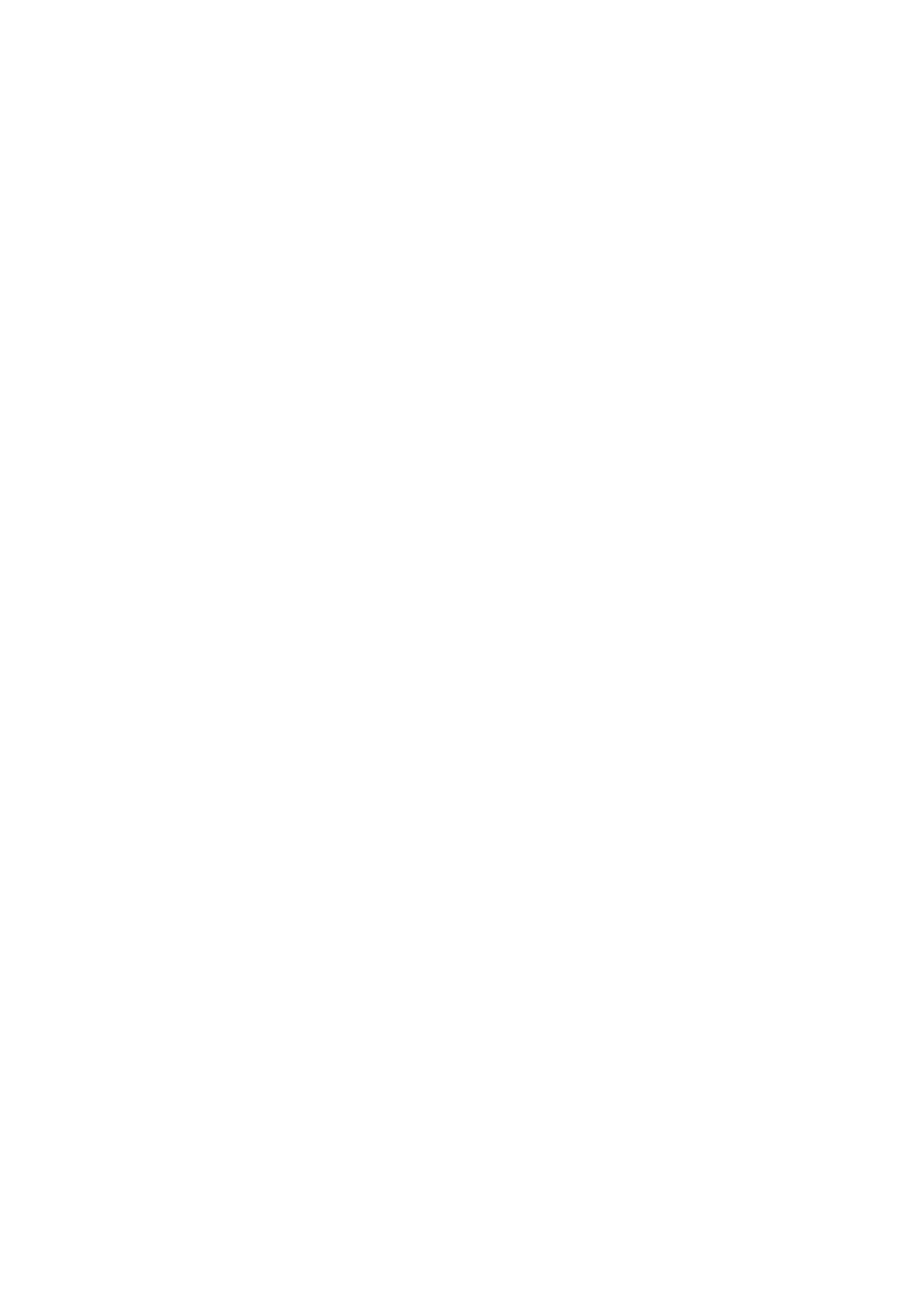# Perspectives on Waste from the Social Sciences and Humanities:

*Opening the Bin*

Edited by

Richard Ek and Nils Johansson

Cambridge **Scholars** Publishing

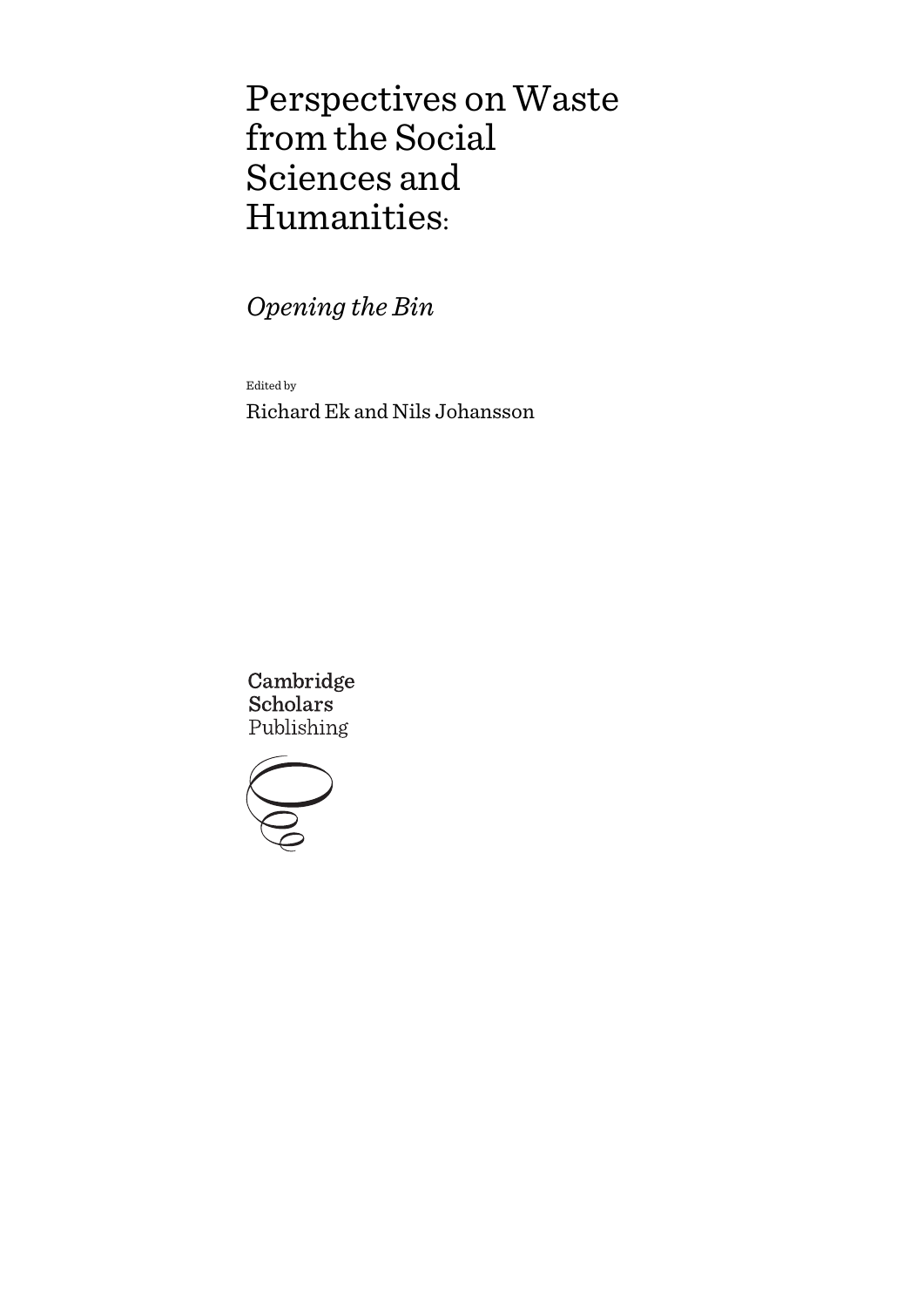Perspectives on Waste from the Social Sciences and Humanities: Opening the Bin

Edited by Richard Ek and Nils Johansson

This book first published 2020

Cambridge Scholars Publishing

Lady Stephenson Library, Newcastle upon Tyne, NE6 2PA, UK

British Library Cataloguing in Publication Data A catalogue record for this book is available from the British Library

Copyright © 2020 by Richard Ek, Nils Johansson and contributors

All rights for this book reserved. No part of this book may be reproduced, stored in a retrieval system, or transmitted, in any form or by any means, electronic, mechanical, photocopying, recording or otherwise, without the prior permission of the copyright owner.

ISBN (10): 1-5275-4674-8 ISBN (13): 978-1-5275-4674-5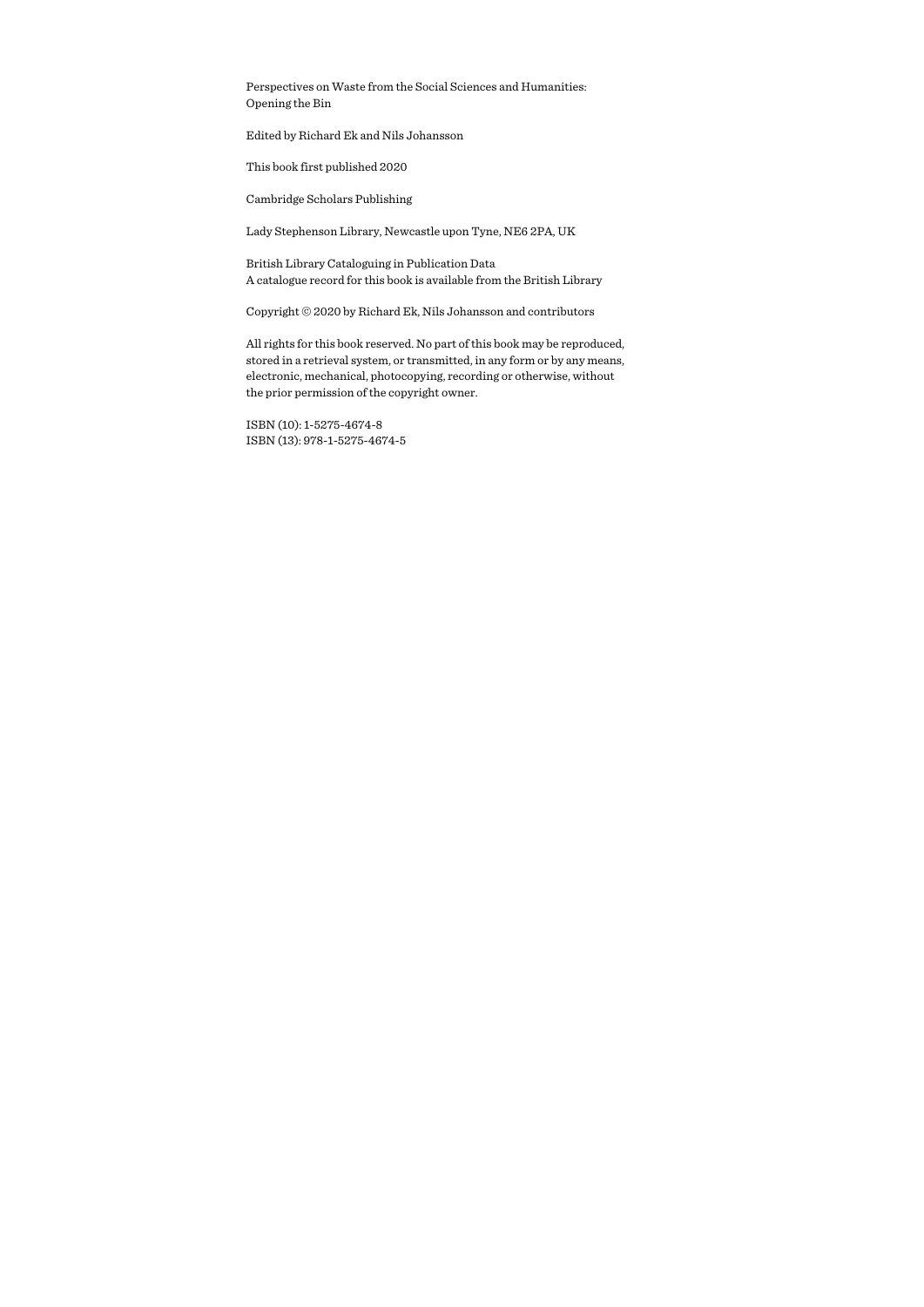# TABLE OF CONTENTS

| Opening the Bin to the Social Sciences and the Humanities             |
|-----------------------------------------------------------------------|
| Nils Johansson and Richard Ek                                         |
|                                                                       |
| Waste's Social Order: A Historical Perspective                        |
| Anne Berg                                                             |
|                                                                       |
| Turning to the Spectre of Waste: a Hauntological Approach             |
| Lisa Doeland                                                          |
|                                                                       |
| Waste on Screen: Of Trashing, Littering, and Recycling in American    |
| <b>TV Series</b>                                                      |
| Fanny Verrax                                                          |
|                                                                       |
| Mending: Female Education in Waste Prevention Over the Centuries      |
| Heike Darwanz                                                         |
|                                                                       |
| Moving Waste Around: Recycling and the Governance of Waste            |
| Management                                                            |
| Myra J. Hird and Cassandra Kuyvenhoven                                |
|                                                                       |
| Waste, A Matter of Energy. A Diachronic Analysis (1992-2017)          |
| of Waste-to-Energy Rationales                                         |
| Laurence Rocher                                                       |
|                                                                       |
| Environmental Concern in Waste Economy: A Case Study of Waste         |
| Policy in Finnish Lapland                                             |
| Veera Kinnunen, Heikki Huilaja, Johanna Saariniemi and Jarno Valkonen |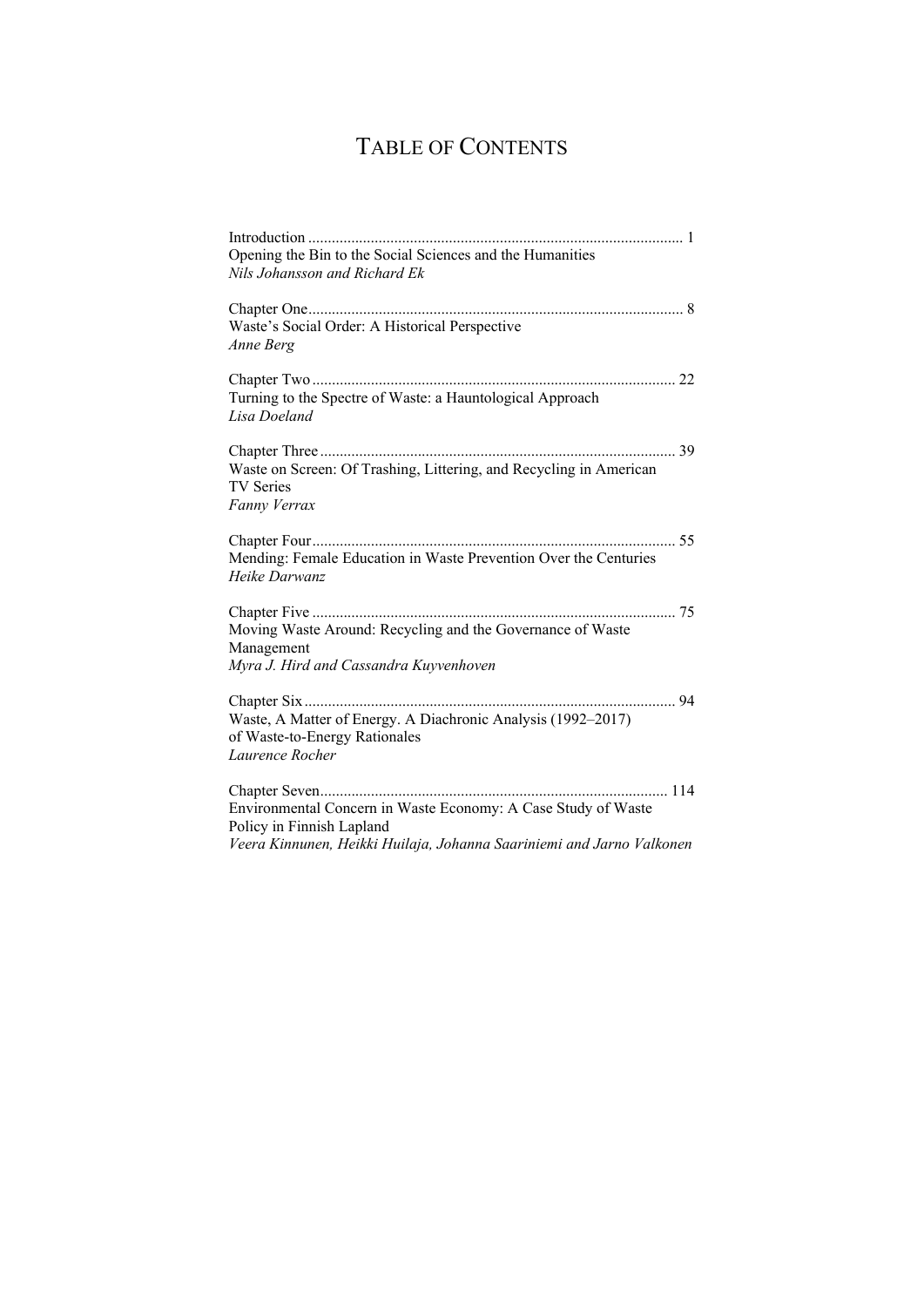| Visualizing the North Atlantic Gyre Patch                                     |  |
|-------------------------------------------------------------------------------|--|
| Katarina Dimitrijevic                                                         |  |
|                                                                               |  |
| The Effect of Proximity on Waste Management within the New Vision             |  |
| of Circular Economy in France                                                 |  |
| Jean-Baptiste Bahers and Mathieu Durand                                       |  |
|                                                                               |  |
| Waste-in-Becoming, Value-in-Waiting: On Market Performativity                 |  |
| and Value Propositions of Waste Electrical and Electronic Equipment<br>(WEEE) |  |
| Jennie Olofsson                                                               |  |
|                                                                               |  |
|                                                                               |  |
| The Ocean as Thingspace: From the Ocean as "Master of Disappearance"          |  |
| to the "Friendly Floatees" and a New Ocean Cosmology                          |  |
| Petra Beck                                                                    |  |
|                                                                               |  |
| Designing for an Inclusive Waste Service: Experiences from Applying           |  |
| Norm-Critical Design Methods in Waste Service Development                     |  |
| Lisa Andersson, Marcus Jahnke, Julia Jonasson and Rebecca Röström             |  |
|                                                                               |  |
| The Fashion Waste Management Process at ReTuna: A Study of Unstable           |  |
| <b>Classifications of Textile Goods</b>                                       |  |
| Lars Hedegård and Eva Gustafsson                                              |  |
| Chapter Fourteen                                                              |  |
| Apple's Recycling Robot 'Liam' and the Global Recycling Economy               |  |
| of E-Waste: What "The Guardian" Does, and What He Misses Out On               |  |
| Stefan Laser and Alison Stowell                                               |  |
|                                                                               |  |
|                                                                               |  |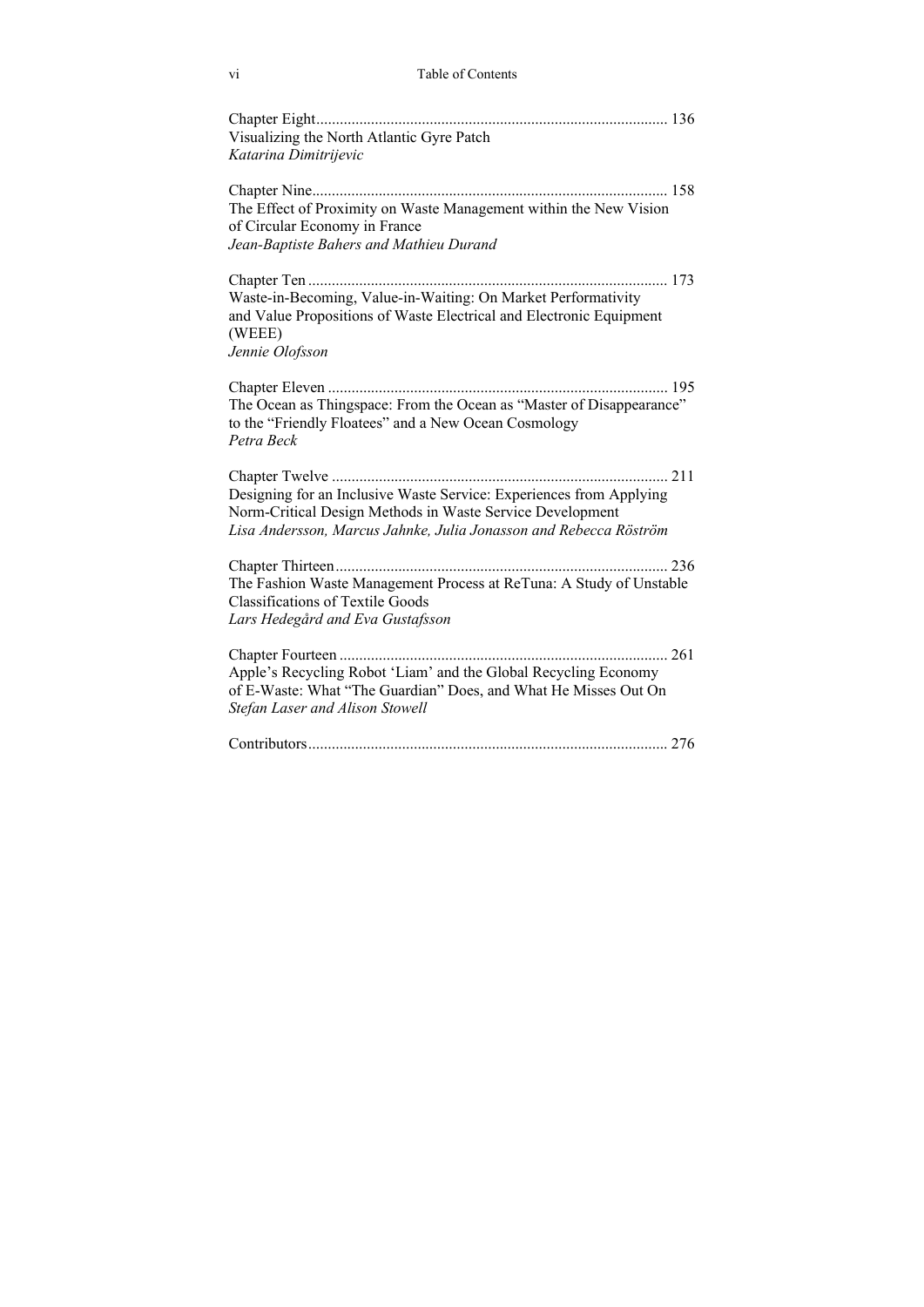### **INTRODUCTION**

# OPENING THE BIN TO THE SOCIAL SCIENCES AND THE HUMANITIES

# NILS JOHANSSON AND RICHARD EK

### **Let us Open the Bin**

Today, in the era of source separation, the act of discarding waste has become a focused activity in its own right. Every little thing used inside or outside the home or at work is thoroughly crushed and, in some cases, washed before it is sorted into the right bin. Separating waste has become a popular movement. There are at least as many people engaged in sorting as there are participating in democratic elections (MacBride 2011). When we act as sorting agents, waste management appears to be a well-functioning, logical system that is in harmony with nature, moving both ourselves individually and society as a whole towards a sustainable, secure, and circular future. However, although we as people have become increasingly involved in waste management there are many aspects of waste that remain hidden to us (Liboiron 2018). We experience just a small part of a huge system that controls the waste streams. Beyond every act of discarding, there are myriad networks, norms, morals, structures, ideologies, politics, assumptions, interests, power relationships, values, and systems that affect what becomes waste and how it is handled so that it ends up in the bin (Rathje and Murphy 1992).

To make waste visible we need to open up the bin and reconsider those things that initially appear so logical and natural. We can do this by using social science and humanities perspectives that pose questions about how waste actually comes into being, through relationships, language, politics, practices, and structures (Gregson and Crang 2010). If we just follow the institutions of waste making (Backderf 2015), it appears to be a highly moral thing, packed full of controlling norms. Even as children, we are taught how wrong it is to litter, in nature as well as the urban environment. In addition,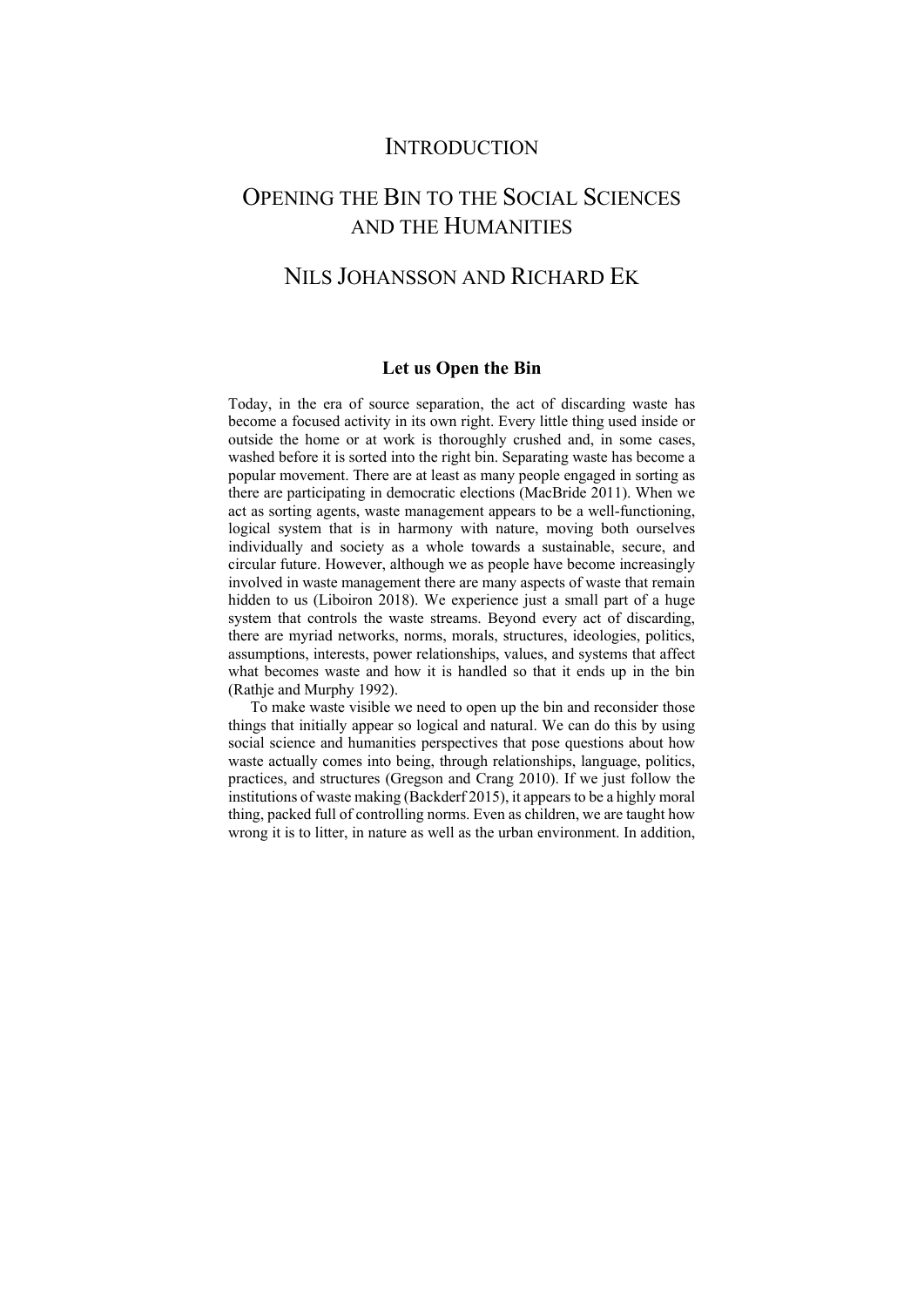#### 2 Introduction

mistakes in separating the waste have become socially unacceptable. Throwing soft plastics into the container for hard plastics could elicit shouts of condemnation (Sellin 2009). Waste in the wrong place looks horrible, creates disorder, and stirs emotions. It calls on Douglas's (1966) old definition of dirt as "matter out of place." But while it's a sin to discard waste incorrectly, it is virtuous to put waste away in the right bin. The municipal information brochures encourage correct waste disposal, as it brings environmental benefits and is an integrated part of the utopian sustainable society (Lougheed, Hird, and Rowe 2016).

But considering the major environmental impacts from the contemporary waste system, is it really such a good idea to participate in waste disposal regardless of whether it is done properly or not? Waste needs to be transported, managed, and processed, all steps requiring energy (Björklund and Finnveden 2005). In cases where waste management is considered to have a positive environmental impact, it is based on the assumption that the circulation of waste substitutes for the extraction of virgin resources from the Earth's crust (Clift, Doig, and Finnveden 2000). In practice, however, secondary resources do not always replace primary resources, as the material output is often too contaminated to be accepted into existing product chains (Johansson, Krook, and Frändegård 2017), while the consumption of raw materials increases over time (UNEP 2016). The waste sector is also one of the industries that has fallen behind in climate-change adaption. In Sweden alone, fossil carbon dioxide emissions from waste incineration have increased from 0.8 million tonnes in 2000 to 2.4 million tonnes in 2015 (SCB 2018), which is equivalent to five percent of Sweden's climate emissions.

Recycling is an extension of the political tradition of hiding waste away and forgetting about it – "out of sight, out of mind" (Mauch  $2016$ ) – in order to obviate the disadvantages of the current economic model. Previously, waste was physically hidden on the outskirts of societies, beneath the ground in landfills. But as space to physically hide waste was running out, a new plan for making waste invisible was needed (Hawkins, Potter, and Race 2015). Moving up the waste hierarchy brought the answer (Gregson et al. 2013). Recycling has the potential to evaporate waste, making the waste a resource, just materials circulating in a zero-waste society (Korst 2012). By not talking about waste attention is drawn from the structural causes of waste production, such as ever-more intense production and consumption, the crucial *raison d'être* of contemporary waste.

As a rule, it is household waste that is typically the focus of conversations – it is what we sort, the waste we read about, and thus have some understanding of (MacBride 2011). Household waste is also the focus of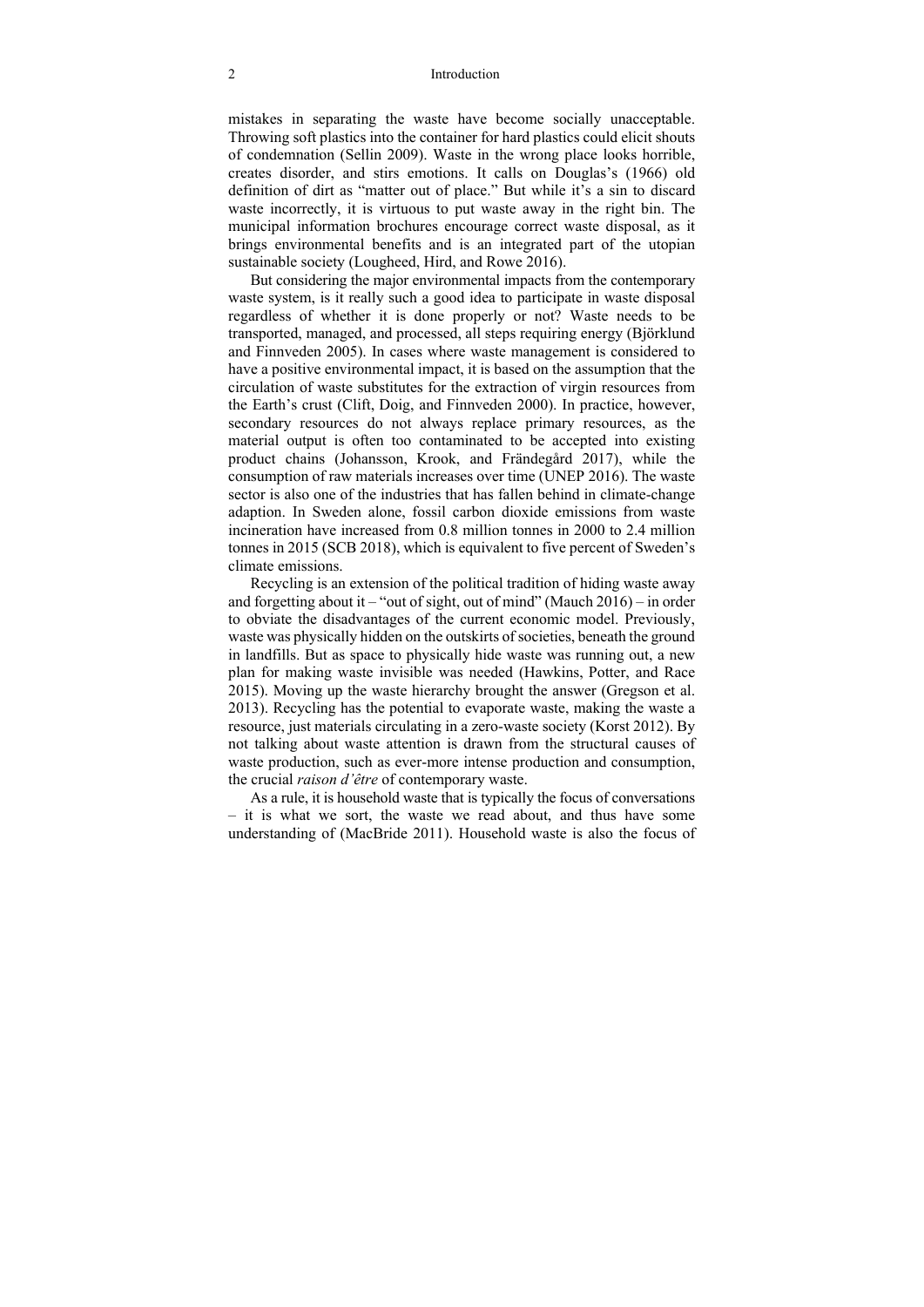research and waste policies, partly because neither researchers nor authorities have access to the industrial sphere (Lougheed, Hird, and Rowe 2016). However, household waste constitutes only a small part of all waste generated. For example, in Sweden, household waste accounts for only four percent of all waste generated (Naturvårdsverket 2016). Waste generated in the preparation of products, upstream, such as mining waste and production residues, is waste that is typically not visualized (Avfall Sverige 2018). The individual is put at the centre of waste management, and the industry receives less attention and thus less monitoring.

It is therefore highly uncertain if we, through our efforts to sort waste into bins, really make a difference, other than perhaps by increasing the carbon emissions. This contradicts the existing discourse on the environmental friendliness of the waste sector in its green efforts to transform waste into resources. There is thus a need to deepen the investigations and question the prevailing taken-for-granted assumptions that uphold contemporary waste management, and open the bin, so to speak, but to also look wider by contextualizing waste management and uncovering the myriad ideologies, acts, language, and networks that affect what is counted as waste and how it is managed. By adopting deeper and broader humanistic and socialscience perspectives, there is a potential to avoid proposing solutions that deal with the symptoms of the problems, usually through technical solutions, and instead direct the focus towards the root of the problems.

### **Bringing a Diverse Mix of Waste Scholars Together**

This anthology emerged from a workshop that had the express purpose of gathering scholars within social sciences and humanities with a common interest in waste. Academic work on waste is predominantly taking place within the natural sciences and technology, but the number of researchers addressing waste from a humanistic and societal perspective increases year by year. This trend has become apparent through a growing number of published articles from social science and the humanities in the traditionally engineering-oriented waste journals such as the *Journal of Cleaner Production, Waste Management and Research*, *Waste Management* and *Resources, Conservation and Recycling* (Gregson et al. 2013; Abeliotis, Lasaridi, and Chroni 2014; Corvellec 2016; Bradley 2018). But the waste scholars in the social sciences and humanities are seldom united. The abovementioned workshop was to become such an occasion. We, the organizers, expected it to be quite a small workshop, and we were taken by surprise by the huge interest from scholars from all across the world. When the workshop finally took place, in Helsingborg, Sweden, on April 26–30, 2017,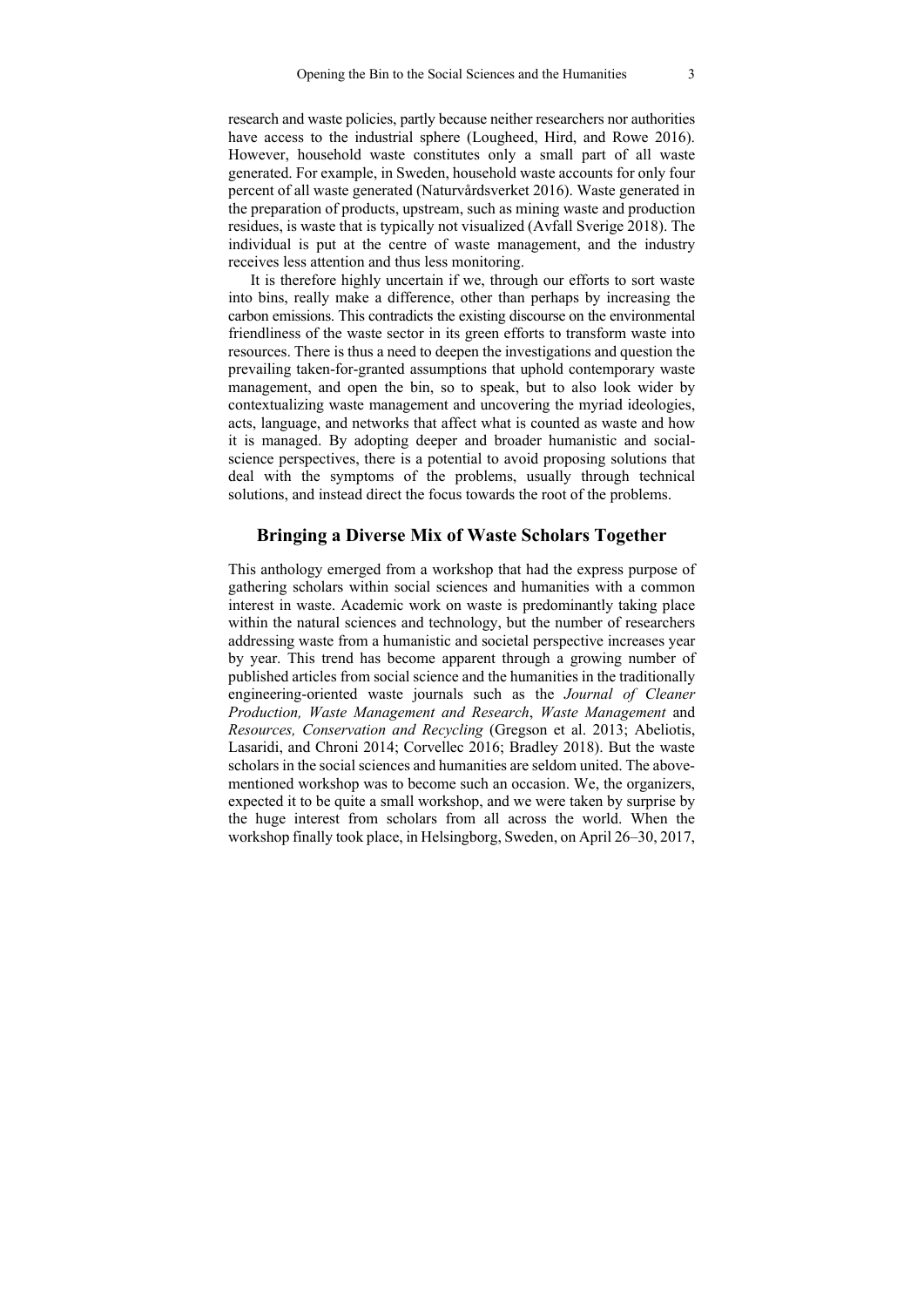#### 4 Introduction

almost a hundred academics and professionals attended and it became clear how dynamic and multifaceted the societal and humanistic research on waste is, and we hope that this plurality is reflected in the anthology.

Making an introductory categorization or thematization of the contributions included is consequently not that easy. A couple of the contributions come from classic humanistic academic disciplines like history and philosophy. In chapter one, "Waste's Social Order: a Historical Perspective," Anne Berg addresses waste as a historical category, and uses the Nazi waste regime as an example in order to illustrate the inherent presence of ideology and social ordering in everyday (waste) practices. In chapter four, "Mending: Female Education in Waste Prevention Over the Centuries," Heike Darwanz takes a historical-cultural approach towards the educational practices of repairing clothes in order to put contemporary fast fashion in perspective. Further, we find philosophical accounts of the "nature" of waste in chapter two, "Turning to the Spectre of Waste: a Hauntological Approach," in which Lisa Doeland muses on the hauntology (after Derrida) rather than ontology of waste (in order to let go of philosophically stable essences) to argue how disposability is an inherent part of contemporary production and consumption. Waste is a spectre that always already follows us. In chapter eleven, "The Ocean as Thingspace: from the Ocean as 'Master of Disappearance' to the 'Friendly Floatees' and a New Ocean Cosmology," Petra Beck applies a Heideggerinfluenced approach towards the ocean as a key global space that gathers and moves, illustrating this with toy ducks of both a fictional as well as material nature.

A number of chapters have a particular focus on the management and politics of waste. In chapter five, "Moving Waste Around: Recycling and the Governance of Waste Management," Myra J. Hird and Cassandra Kuyvenhoven approach the circulation of waste as a specific form of governance, as it relies on a techno-scientific logic that becomes even more harmful to the environment than disposal. Moving waste around does not make it disappear and this particular procedure even creates new forms of waste. Chapter six, "Waste, a Matter of Energy: a Diachronic Analysis (1992–2017) of Waste-to-Energy Rationales" by Laurence Rocher, contains an analysis of how waste has been framed and represented as energy over twenty-five years as narratives on waste management and waste as potential energy have converged in policy.

In chapter seven, "Environmental Concern in Waste Economy: a Case Study of Waste Policy in Finnish Lapland," Veera Kinnunen, Heikki Huilaja, Johanna Saariniemi, and Jarno Valkonen analyse how waste is framed and discussed in policy contexts as a manageable problem and how environmental concerns are transformed in the process. In chapter nine,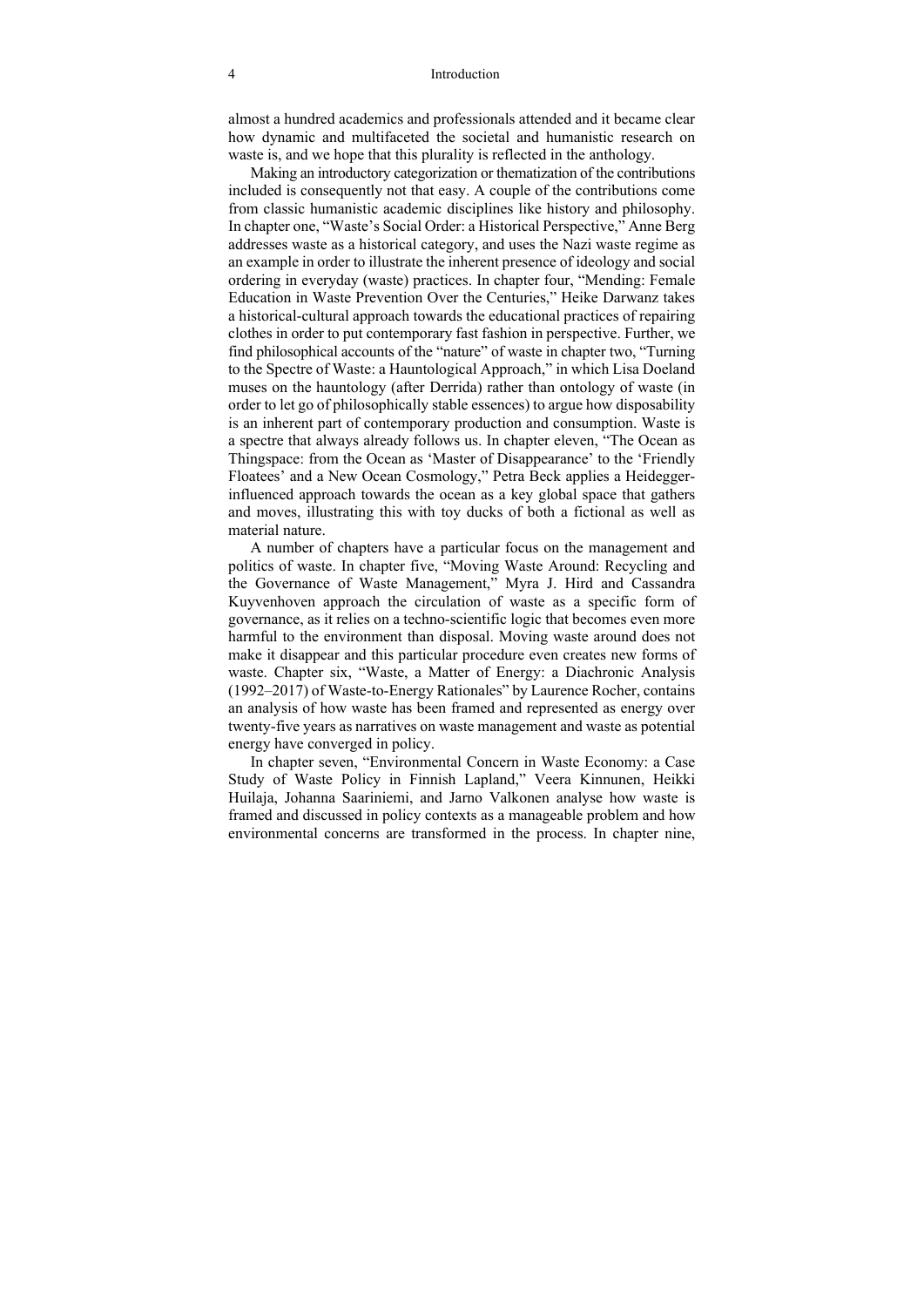"The Effect of Proximity on Waste Management in the Paradoxes of the Circular Economy in France," Jean-Baptiste Bahers and Mathieu Durand scrutinize the abstract visions of the circular economy and ground the inquiry spatially, through key geographical concepts like territoriality and proximity.

Several chapters address the materialities and performativities of waste management through different practices. In chapter ten, "Waste-in-Becoming, Value-in-Waiting: On Market Performativity and Value Propositions of Waste Electrical and Electronic Equipment (WEEE)," Jennie Olofsson in her ethnographic study unfolds the practices of disassembling and sorting electrical and electronic equipment in Swedish electronic waste-recycling facilities, and how values and markets are created in the process. Lars Hedegård and Eva Gustafsson in chapter thirteen, "The Fashion Waste Management Process at ReTuna: a Study of Unstable Classifications of Textile Goods," execute a similar research design through the practice of actor network theory, following things in order to explore how practices of collection, classification, and ordering are played out in a recycling facility in Sweden. Finally, in chapter fourteen, "Apple's Recycling Robot 'Liam' and the Global Recycling Economy of E-Waste. What 'The Guardian' Does, and What He Misses Out On," Stefan Laser and Alison Stowell unfold the practices of Apple's robot Liam and how they are imagined in the context of a circular economy in which everything will supposedly be recycled in theory, but not so much in practice.

The compilation includes two contributions which take a more methodological and pedagogical approach towards how waste and waste management can be imagined and deconstructed. In chapter eight, "Visualizing the North Atlantic Gyre Patch," Katarina Dimitrijevic introduces a learning workshop methodology, designed to bring out creative visual and narrative-based imaginations of waste. Chapter twelve, "Designing for an Inclusive Waste Service: Experiences from Applying Norm-critical Design Methods in Waste Service Development," by Lisa Andersson, Marcus Jahnke, Julia Jonasson, and Rebecca Röström, attempts to deconstruct and problematize the taken-for-granted norms of waste services through workshops.

Finally, in the tradition of cultural studies, Fanny Verrax in chapter three, "Waste on Screen: Trashing, Littering, and Recycling in American TV Series," studies how practices of trashing and recycling are represented in popular culture, raising questions about class, gender, and ethnicity in the process.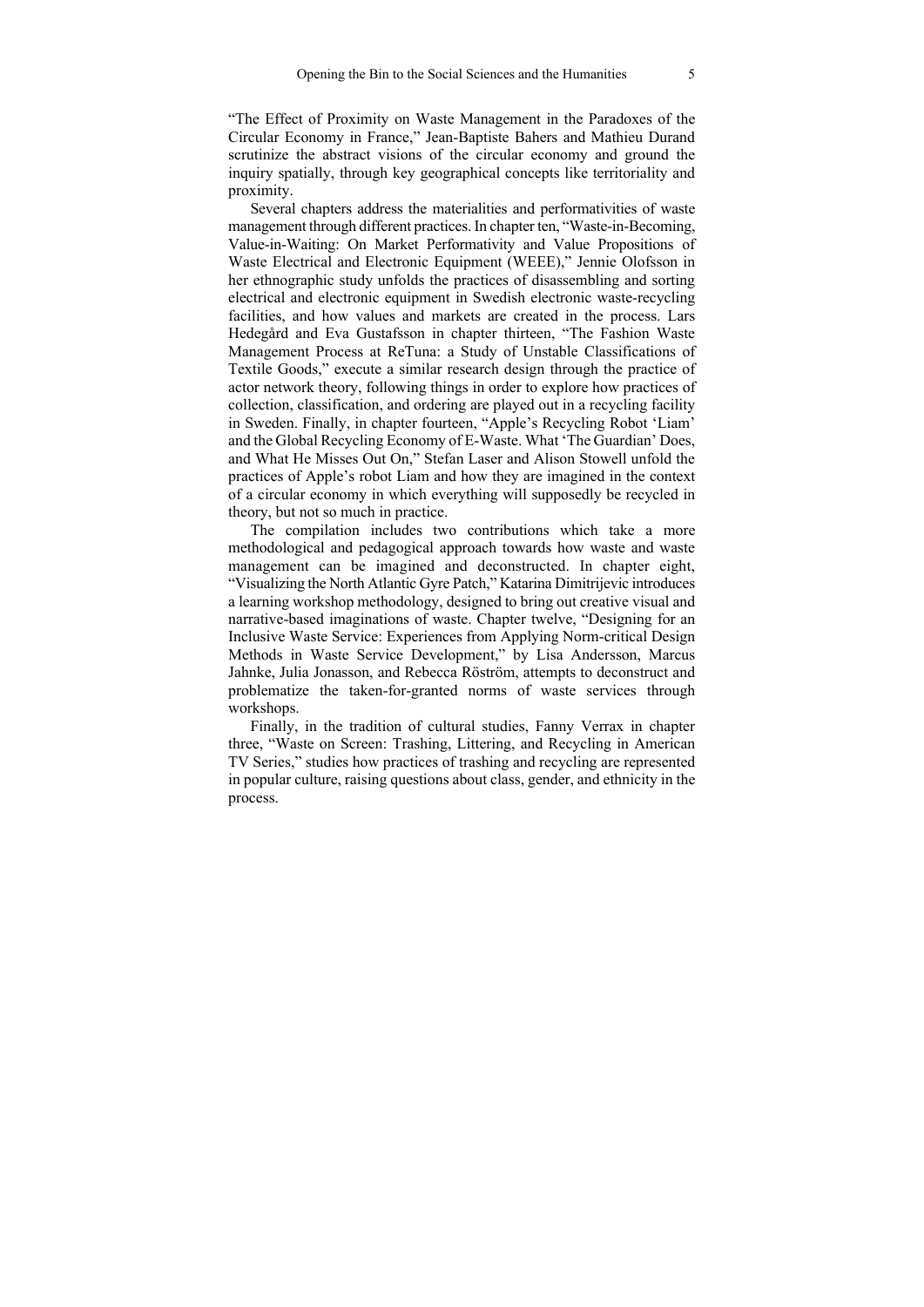### **Acknowledgements**

We would like to express our gratitude to the following scholars, colleagues, and project members (besides the contributors): Hervé Corvellec, Patrik Zapata, and Maria José Zapata Campos. Both this anthology and the Opening the Bin conference were financed by the From Waste Management to Waste Prevention: Closing Implementation Gaps through Sustainable Action Nets project, main applicant Hervé Corvellec, financed by the Swedish National Research Council FORMAS, running between 2014 and 2018. The publication of this book was further supported by the Swedish National Research Council FORMAS (2017-00219).

### **References**

- Abeliotis, Konstadinos, Katia Lasaridi, and Christina Chroni. 2014. "Attitudes and Behaviour of Greek Households regarding Food Waste Prevention." *Waste Management & Research* 32, no. 3: 237–40.
- Avfall Sverige. 2018. "Det är dags att göra det osynliga avfallet synligt!" ["It's Time to Make the Invisible Waste Visible!"].

https://www.avfallsverige.se/aktuellt/osynligt-avfall.

- Backderf, John. 2015. *Trashed*. New York: Abrams Books.
- Björklund, Anna, and Göran Finnveden. 2005. "Recycling Revisited: Life Cycle Comparisons of Global Warming Impact and Total Energy Use of Waste Management Strategies." *Resources, Conservation and Recycling* 44, no. 4: 309–17.
- Bradley, Karin. 2018. "Bike Kitchens: Spaces for Convivial Tools." *Journal of Cleaner Production* 197: 1676–83.
- Clift, Roland, Alison Doig, and Göran Finnveden. 2000. "The Application of Life Cycle Assessment to Integrated Solid Waste Management: Part 1 – Methodology." *Process Safety and Environmental Protection* 78, no. 4: 279–87.
- Corvellec, Hervé. 2016. "A Performative Definition of Waste Prevention." *Waste Management* 52: 3–13.
- Douglas, Mary. 1966. *Purity and Danger: an Analysis of Concepts of Pollution and Taboo*. London: Routledge.
- Gregson, Nicky, and Mike Crang. 2010. "Materiality and Waste: Inorganic Vitality In a Networked World." *Environment and Planning A* 42, no. 5: 1026–32.
- Gregson, Nicky, et al. 2013. "Moving up the Waste Hierarchy: Car Boot Sales, Reuse Exchange and the Challenges of Consumer Culture to Waste Prevention." *Resources, Conservation and Recycling* 77: 97-107.
- Hawkins, Gay, Emily Potter, and Kane Race. 2015. *Plastic Water: The Social and Material Life of Bottled Water*. Cambridge: MIT Press.
- Johansson, Nils, Joakim Krook, and Per Frändegård. 2017. "A New Dawn for Buried Garbage? An Investigation of the Marketability of Previously Disposed Shredder Waste." *Waste Management* 60: 417–27.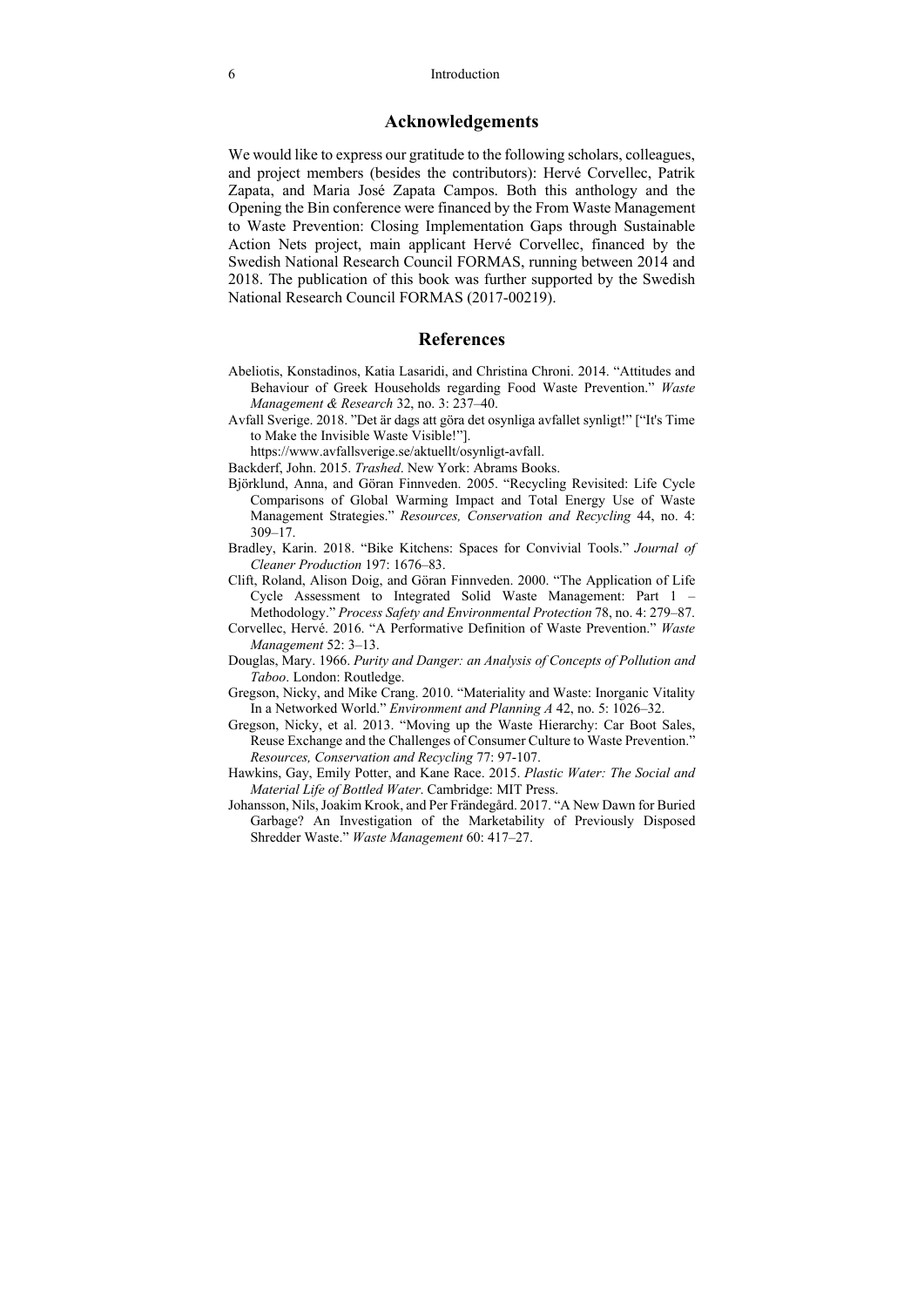- Korst, Amy. 2012. *The Zero-Waste Lifestyle: Live Well by Throwing Away Less*. Berkeley, CA: Ten Speed Press.
- Liboiron, Max. 2018. "The What and the Why of Discard Studies." *Discard Studies* January 1. https://discardstudies.com/2018/09/01/the-what-and-the-why-ofdiscard-studies.
- Lougheed, Scott Cameron, Myra J. Hird, and Kerry R. Rowe. 2016. "Governing Household Waste Management: an Empirical Analysis and Critique." *Environmental Values* 25, no. 3: 287–308.
- MacBride, Samantha. 2011. *Recycling Reconsidered: the Present Failure and Future Promise of Environmental Action in the United States*. Boston: MIT Press.
- Mauch, Christof. 2016. *Out of Sight, Out of Mind: the Politics and Culture of Waste*. München: Rachel Carson Center and Federal Ministry of Education and Research.
- Naturvårdsverket. 2018. *Avfall i Sverige 2016* [*Waste in Sweden*]. Swedish EPA. Bromma: Arkitektkopia AB.
- Rathje, William L., and Cullen Murphy. 1992. *Rubbish: the Archaeology of Garbage*. New York: HarperCollins Publishers.
- SCB. 2018. "Miljöräkneskaper" ["*Environmental Accounts*"]. Statistics Sweden. https://www.scb.se/hitta-statistik/statistik-efter-amne/miljo/miljoekonomi-ochhallbar-utveckling/miljorakenskaper.
- Sellin, Mikael. 2009. *Arga Lappens Bästa* [*The Best of Angry Notes*]*.* Uppsala: Lilleman & Smultron.
- UNEP. 2016. *Global Material Flows and Resource Productivity. A Report of the Working Group on Decoupling of the International Resource Panel*. UNEP— United Nations Environmental Programme: Nairobi, Kenya.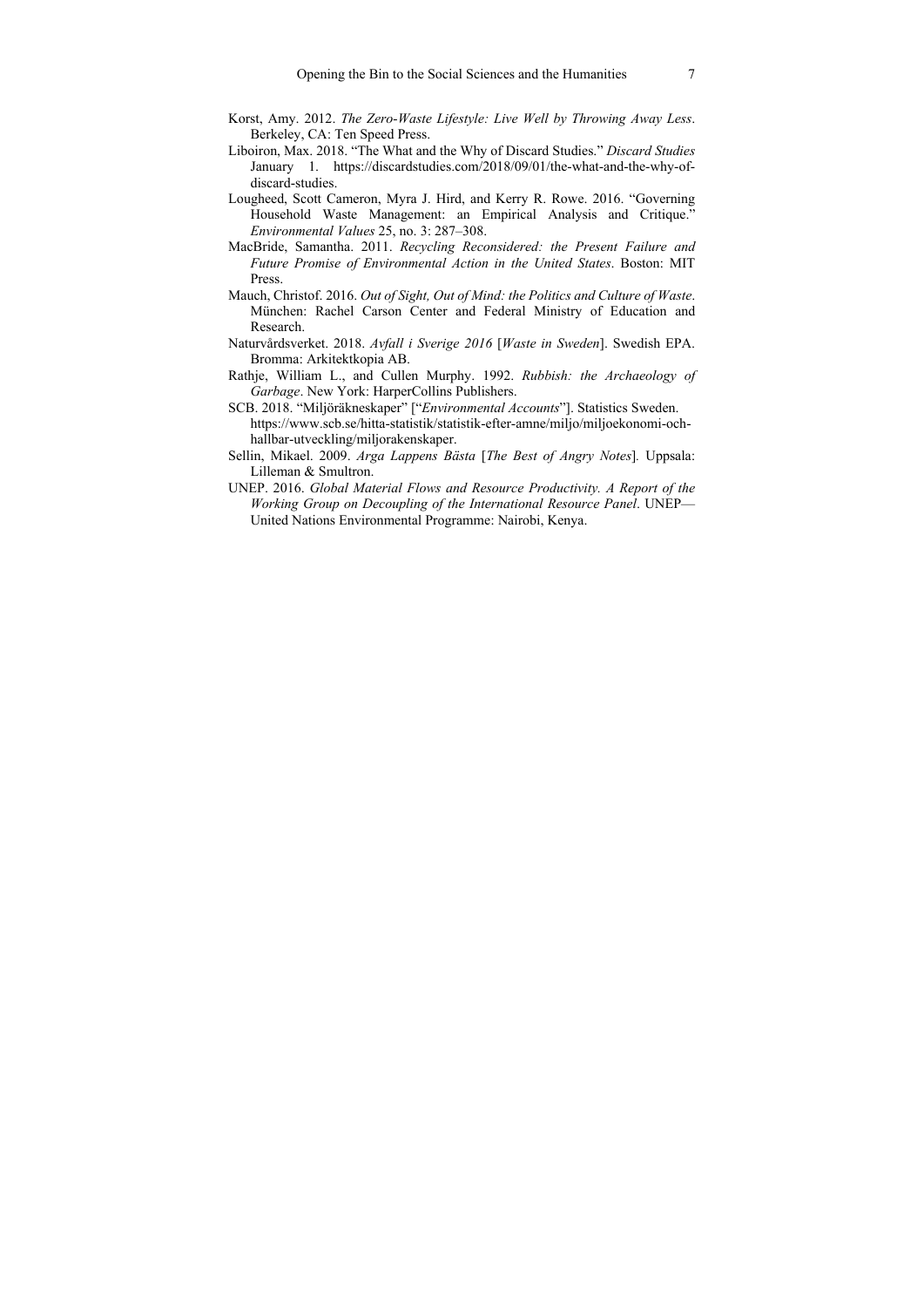## CHAPTER ONE

# WASTE'S SOCIAL ORDER: A HISTORICAL PERSPECTIVE

### ANNE BERG

We may think of "waste" in a number of different ways, for instance as things or stuff, as a problem to be solved or avoided, as a guide to value systems, as biosocial exhaust, or as excess. In much of contemporary discourse, waste figures as a category of the future, focusing fears about climate change and planetary resources, highlighting technological problems, and inspiring a wide array of high-tech "solutions" (Rogers 2005; Thomson 2009; Humes 2005; MacBride 2013. In many cases, this focus underscores the fragility of our way of life and points – almost unmistakably – towards a gloomy, dystopian future. I would like to break with this line of thinking and instead investigate waste as a category of the past, a fossil of the dominant social order in which it was produced, recycled, and cast away (Reno 2014). Instead of focusing only on its materiality, I like to think of waste as a categorical fossil (Douglas 2002). Much like their material counterparts, categorical fossils key our understanding of that past. Thought of in this way, wastes – as well as the taboos, policies, technologies, regulations, and prohibitions that govern them – reveal the manifestation of ideology at the level of everyday maintenance. What comes into view is the social order that is grounded in practice – in garbage practice, to be precise (O'Brien 2008).

I am going to draw my examples from an extraordinary case – Nazi Germany. I am not suggesting that the Third Reich is representative, nor am I trying to work out similarities between Nazi Germany and contemporary or current democratic societies. Rather, Nazism offers a compelling perspective because the regime's ideological parameters are so readily apparent and beyond dispute. Focusing on the Third Reich illustrates how waste practices translate government policy and political ideology into the language of infrastructural upkeep.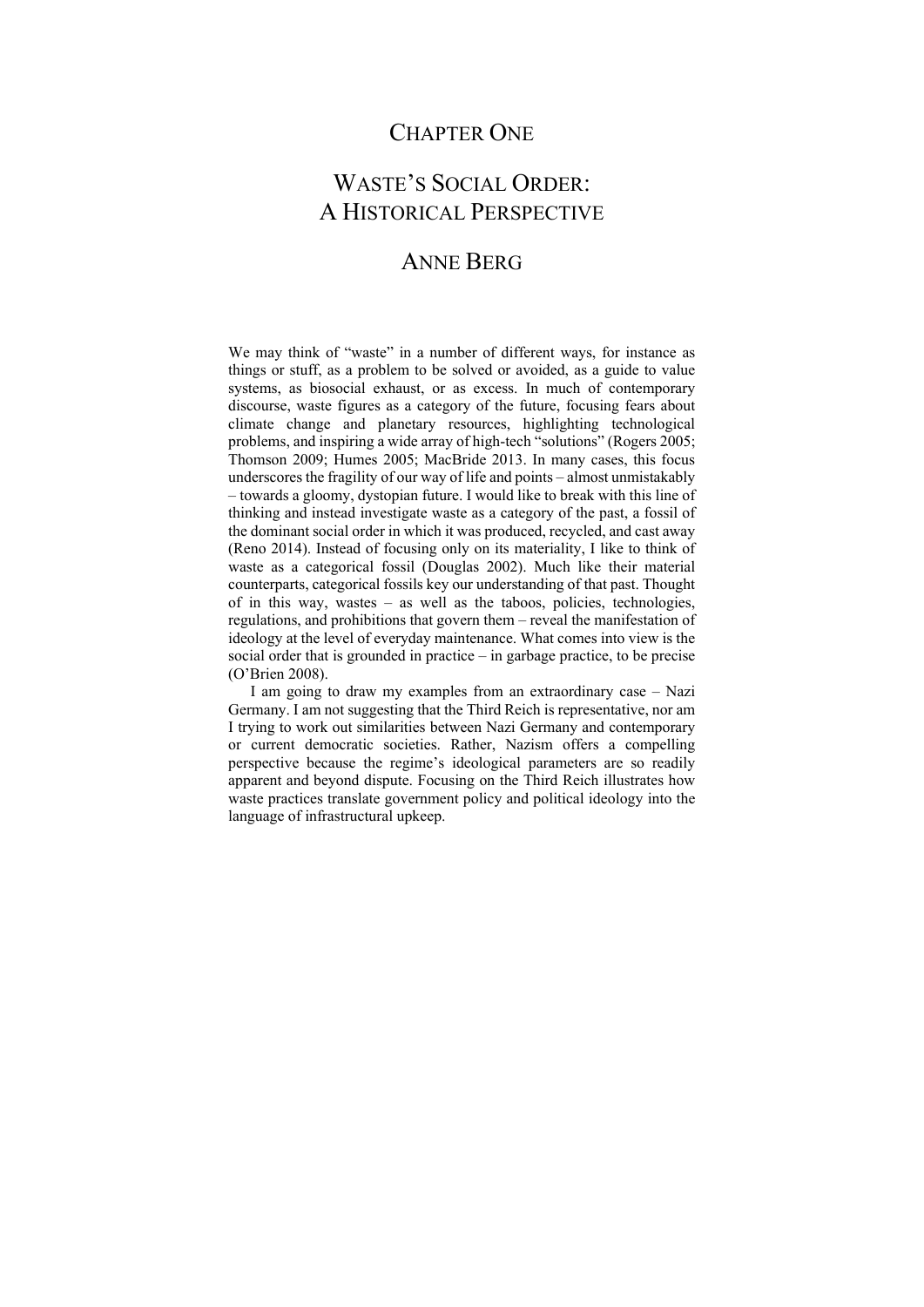In what follows, I provide an overview of the Nazi waste regime (Gille 2007). In Nazi Germany, authorities were chiefly occupied by concerns over limited national resources (and their thorough exploitation), national health, and racial purity. On a number of levels, waste management promised answers to these concerns, powering the "solutions" to the regime's obsession with the scarce resources needed to fight a war that would guarantee a global racial order. In Nazi Germany recycling was driven by and placed in the service of the regime's mode of production – war production to be precise – and, not surprisingly, in utter disregard of an already ailing planet. Accordingly, my examination of the Nazi waste regime does not speculate how "green" the Nazis were (Bramwell 1985; Guha 2000; Brüggemeier, Cioc, and Zeller 2005; Uekoetter 2006; 2014). Others have taken up this issue, which strikes me as polemical rather than historical. The focus on waste as a planetary problem – a problem for green engineers, green policymakers, and green activists – is a relatively recent phenomenon. Before the advent of the green movement in the 1970s, questions of "sustainability" were asked in almost exclusively economic terms. Nazi Germany was no different, it just added questions of race.

The anticipation of resource scarcity and production bottlenecks drove the regime's politics of recycling. Individual and industrial efficiency, salvage, reclamation, and extraction were supposed to combat chronic shortages and conserve precious resources. While low-level officials and individual citizens could convince themselves of the apolitical nature of their delusional collective hoarding, the upper echelons of the Nazi administration were all-too conscious of the political implication of the various campaigns designed to stretch the Reich's resource base. As my discussion of the wartime recycling frenzy should make clear, the total extraction of resources bore the imprint not only of total war but of a war of extermination – of genocide.

The Third Reich serves as an extreme example. Yet the histories of waste practices in Nazi Germany exhibit some complex and disturbing continuities that characterize modern, industrialized societies irrespective of their ideological hue. Recycling (and not just under Hitler) serves a systemic function – it sustains existing production and consumption patterns, and does so by default. In the Third Reich, waste and its management was central to the overall trajectory and implementation of war and genocide. Conversely, in the global present, recycling enables the overproducing consumer citizens in "developed" nations to feel good about their consumption habits while exporting the costs – in terms of labour and toxins – of a lifestyle that prides itself on the development and production of better, cleaner, and greener products (Bond 2007; Bachram 2004). The very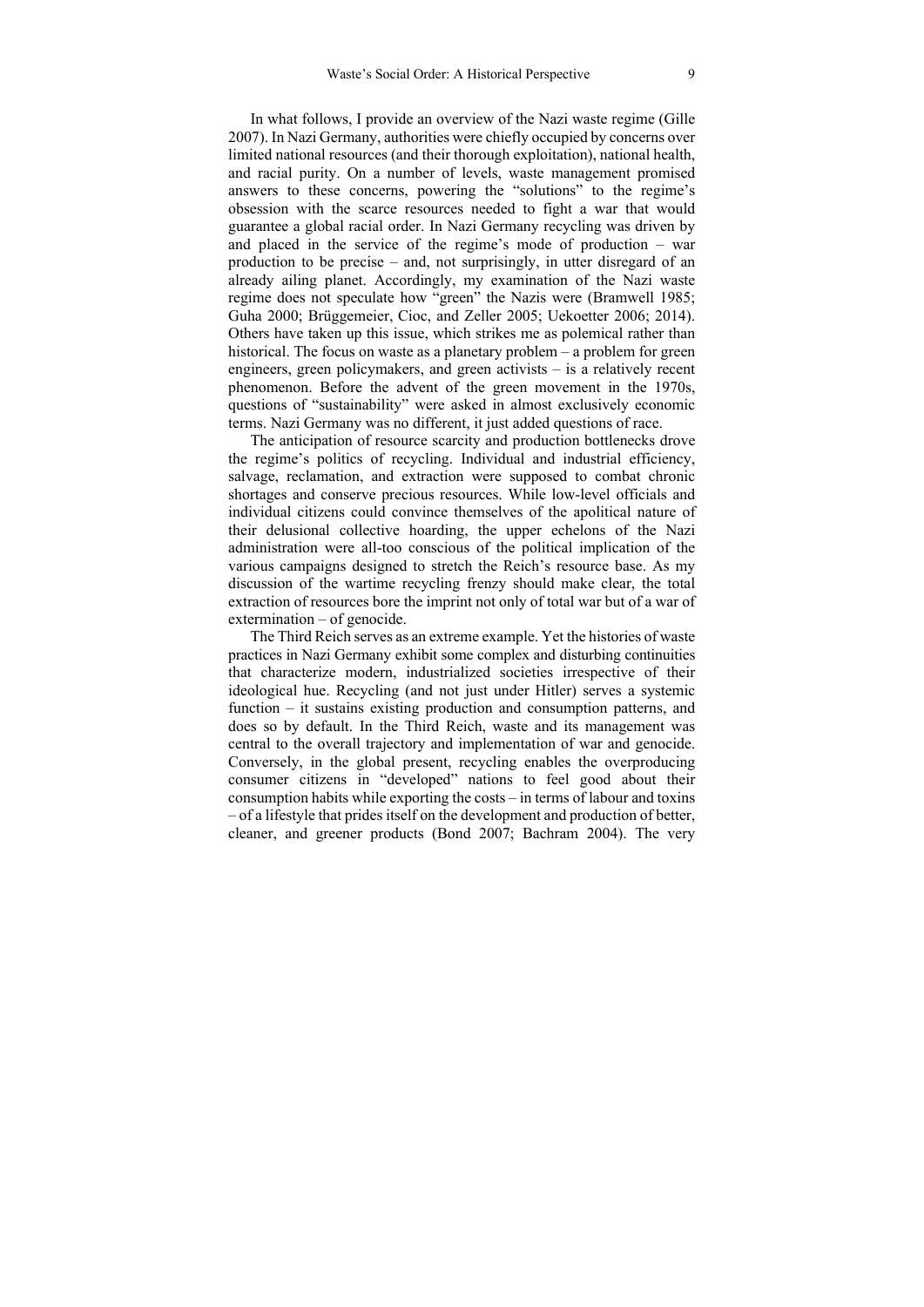strategies we use to tackle the problems of waste ultimately sustain and reproduce the conditions in which the problems first arise.

### **Zero waste, Nazi-style**

The Nazi Racial State was one of the first modern states to gear its economy towards what we would now call "zero waste" (Berg 2015). Ideas about "efficiency" were crucial to the Nazi regime's attempts to purify the German body politic, rationalize the economy, and increase productivity. Accordingly, Nazi rhetoric was replete with exhortations about the need for and purpose of collective sacrifice. Frugality and thrift were championed alongside inventive resourcefulness and the creative repurposing of outmoded, broken, or second-rate materials long before wartime shortages would necessitate such practices.

Unlike its contemporary counterparts, National Socialism damned wastefulness not only on economic but also ideological grounds. In fact, the regime fanatically targeted waste, wastefulness, dirt, decay, impurity, and contamination, not just when expedient or economically necessary, but as a matter of principle. Designations of filth, contamination, and pollution were applied to cultural products and artworks, concepts and ideas, social habits, and practices, and were eventually extended to individuals and groups of people. Championing racial purity and national health, Nazi ideologues envisioned the total eradication of all types of "wastes" and "valuelessness" and pursued an equally total (and reckless) reclamation of any and all residual value. This pertained primarily to natural and industrial resources, like when scientists debated the possibility of collecting coal dust and pressing it into briquettes. But during the war, Reichsführer-SS Heinrich Himmler and the National Socialist People's Welfare extended such resource thinking to humans, most evidently in the race-based initiative for the "recovery and cleansing of German blood," which, according to historians Michael Burleigh and Wolfgang Wipperman, amounted to the "greatest abduction of children in human history" (1991, 72). In Nazioccupied territories children deemed racially valuable were robbed from their parents, kindergartens, orphanages, and children's homes and designated for "racial enhancement" [*rassische Aufwertung*].

In Nazi Germany, racial and economic thinking were part of the same logic. The idea of a closed-loop economy was intimately connected to fantasies of racial purification and the total eradication of racial others and social "misfits." Readily apparent in the language of Hitler and Nazi ideologues from the beginning, promises for national unity and health, racial purity, economic prosperity, and territorial expansion were premised on the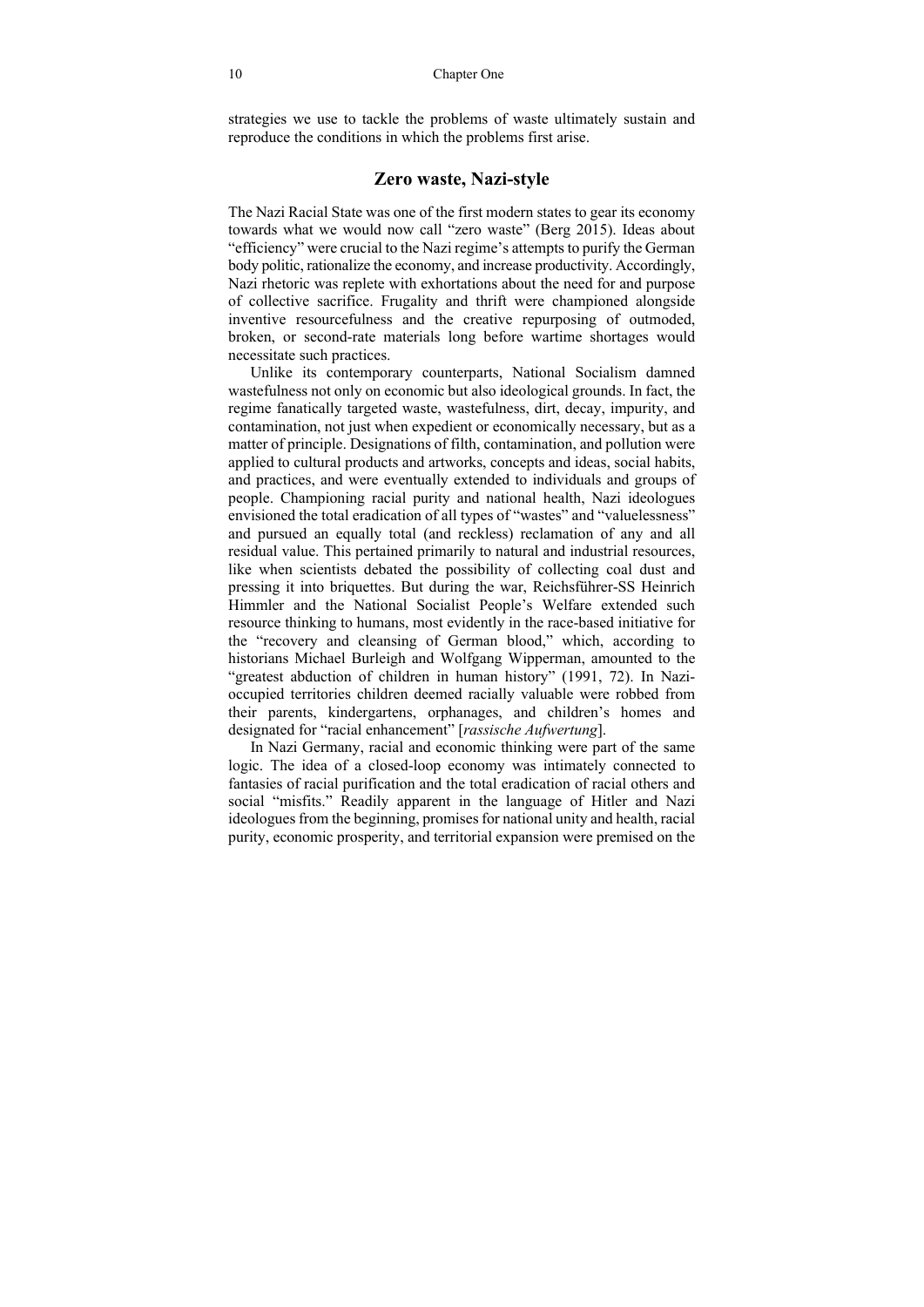total destruction of Weimar democracy, the eradication of "community aliens," the annihilation of internal and external enemies, and eventually the extermination of European Jews (Allan 2002; Kershaw 1999; Confino 2014). But concrete policy proposals were slow to develop, even as Nazi ideologues reached for superlatives and extremes. The reckless extraction of resources promised to achieve both ideological goals simultaneously. Internally, the extraction of resources was supposed to guarantee German self-sufficiency and make the Reich energy and resource independent. At the same time, resource extraction should at least intermittently power the war machine and enable the acquisition of resource-rich territories while destroying the enemies that threatened to thwart German intentions or "pollute" the national body.

It was also the case that Nazi rhetoric preceded policy proposals and concrete plans with respect to waste management. And the extremity of the rhetoric ensured that projected solutions reflected the fanatical spirit and radical extremism of Hitler's hyperbole (Browning 1992). The dynamism that characterized the regime more broadly was also chiefly responsible for the development of the regime's zero waste politics (Tooze 2006; Allan 2002). The drive for autarky was key. In 1936 the regime placed the economy on a war footing with the expressed goal of preparation for armed conflict (read – conquest) by 1940. It is in this context that wastes of all sorts were reconsidered as a resource, and their systematic extraction was envisioned on a general scale. Official policies starting with the Four Year Plan in September 1936 and the Law for the Use of Secondary Materials the following March had important precursors resulting from local, sometimes individual, initiatives, rather than general visions or official plans.

In Berlin, city councillor Adolf Hoffman and city commissioner Julius Lippert proposed a massive anti-rubbish advertisement campaign to cleanse the city in the aftermath of the Nazi assumption of power. The idea was to engineer a visible break between the filth of Weimar and the salubriousness of the Third Reich. The Reich's Labour Service ran garbage surveys in 1933, 1934, and 1935 that solicited proposals from ordinary citizens for the utilization of household wastes. Individuals put their creativity and their political wit on display. Suggestions ranged from relatively predictable practices like bone collection and tin can reclamation to more outlandish ideas like compressing garbage into fuel bars that could be used for household heating instead of wood or coal.

As historians and anthropologists of garbage have illustrated, the recycling of materials has a long and deep history and is hardly a modern invention (Melosi 2005; Strasser 1999; Rathje and Murphy 1992). However, for most societies, reuse and recycling have been driven by private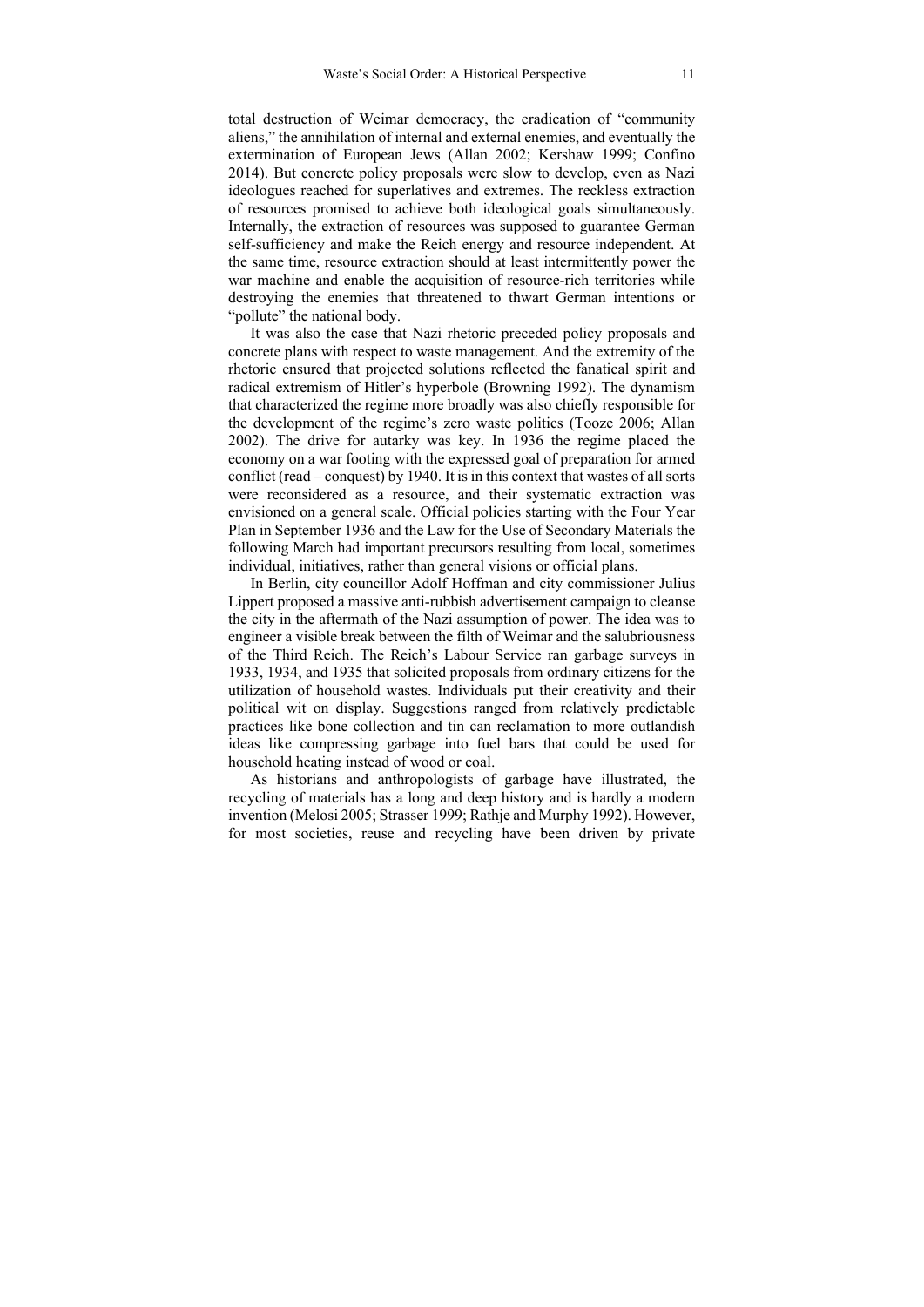enterprise. This was true for Weimar Germany. Nazi rhetoric about resource extension, thrift, and autarky opened up seemingly lucrative business opportunities and creative outlets for local scrap merchants eager to acquire additional political currency and place themselves at the service of the new regime (Denton 2014). Moreover, the subsequent *Verstaatlichung* [*nationalization*] of the garbage industry could draw on the fanatical zeal of ordinary citizens while being run according to political rather than economic principles.

This is most evident in one of the first systematic waste-to-resource initiatives of the regime – the separate collection of household kitchen garbage to be used as hog feed. In conjunction with the Four Year Plan, Hermann Göring and Minister of Agriculture Herbert Backe envisioned the large-scale use of kitchen scrap in Reich-owned hog farms run by the National Socialist People's Welfare (NSV). Initially, the massive volunteer staff of the NSV was supposed to deliver the wet garbage to piggeries across the country, ideally before it spoiled. Soon, the NSV became the prime recipient for kitchen garbage (Weber 2013). But as early as November 1936 Backe had to defend the waste-to-pork program's substantial financial losses. Feedlot construction and operation were expensive, and so was the transport of the precious hog feed. War only made matters worse. Due to the poor quality of the garbage, the NSV pigs grew at a slower rate and frequently had to be slaughtered prematurely. By the end of 1942, the attempt to turn kitchen garbage into bacon had incurred losses exceeding sixteen million RM. The regime didn't flinch. Instead, Hermann Göring, the plenipotentiary for the Four Year Plan, insisted that the success of the program must be understood in not financial but political terms. The propaganda value of the initiative as well as the daily involvement of ordinary citizens on whom the regime depended to dutifully collect their kitchen scraps was payoff enough.

In parallel, other initiatives targeted private citizens as well as industry. Inside the Reich, paper, textiles, bones, and scrap metal were particularly important. Volunteers from the NSV, Hitler Youth, and the League of German Girls were crucial (Zolling 1986). They constituted the foundation of what essentially developed into a massive conservation and recycling program during the first years of the war. They passed out pamphlets that instructed households to properly separate their wastes, as well as organizing local collection drives and staffing the regular collection points. They counted, weighed, and recorded the exploits and oversaw transport to storage facilities where much of the hoarded materials remained until after the regime collapsed.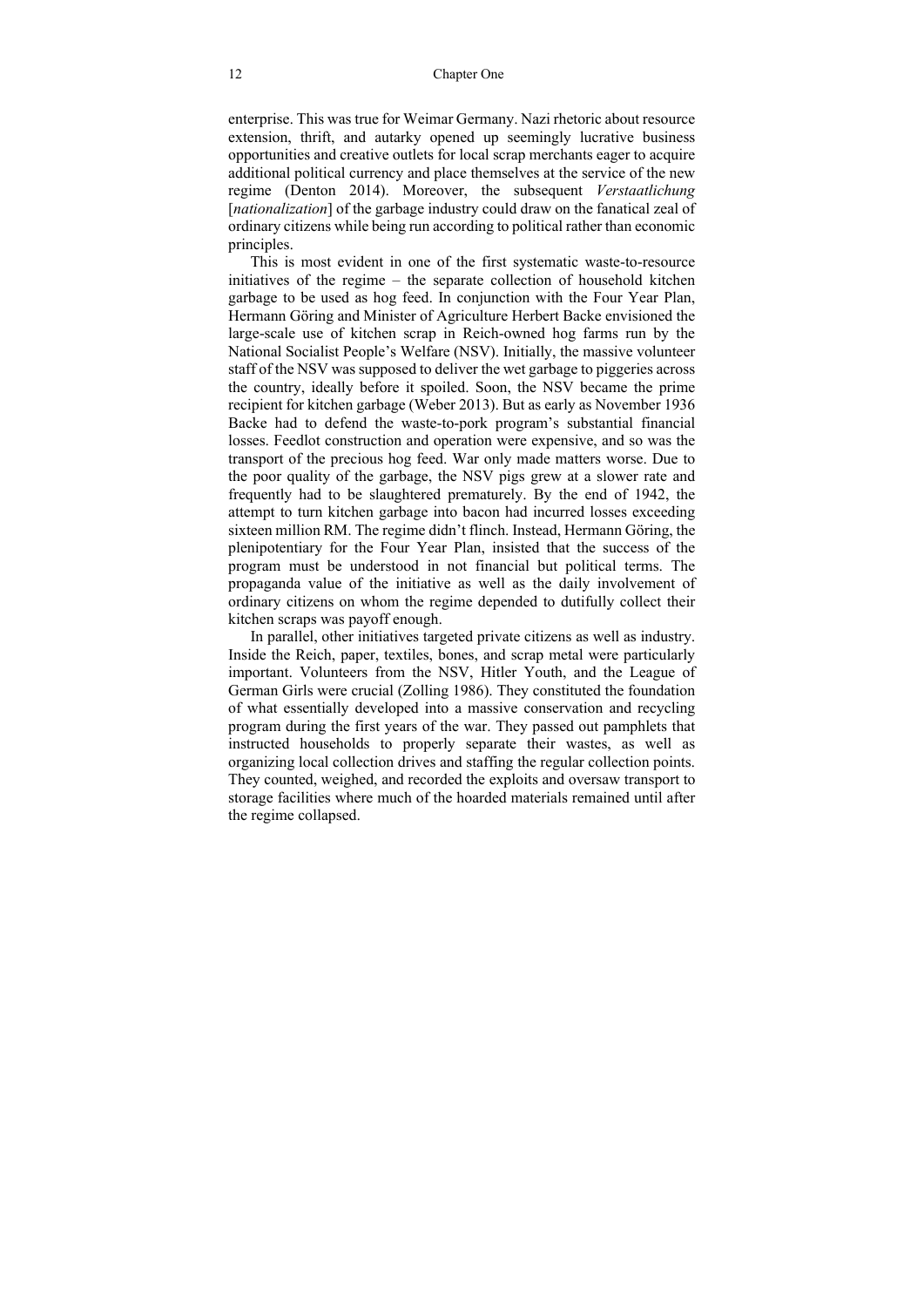### **Recycling Wartime Destruction**

By 1940, scrapping and salvaging had become routine and were readily extended to the occupied territories. The initial successes of *Blitzkrieg* situated the precarious state of raw-material provisioning in the grandiose planning projects for a thousand-year Reich. As war dramatically disrupted trade and squeezed German industry, the regime began to literally hunt down waste of all sorts, championing it as an indispensable resource that, at all costs, must be returned to the war economy. Hans Heck, the Reich's commissioner for secondary materials, outright condemned the squandering of raw materials and constantly emphasized the extensive material needs of war production. Junk and scrap metal were of particular significance since Germany had limited ore reserves, even after the initial waves of conquests. But neither Hans Heck nor anyone else acknowledged the fact that war itself produced waste – the newly discovered resource that the regime now moved to exploit with utmost ruthlessness – at exorbitant rates.

The Nazi regime hunted, collected, counted, and transported war debris and wastes of various sorts all over Europe. In the occupied eastern territories the frenzy of collection matched that of material destruction. Poland figured as a first testing ground in this realm. Hans Schu, a former scrap merchant, worked together with the SS, the Wehrmacht, and industry to recover junk, scrap, and broken-down material to return it to manufacturers inside the Reich or under Reich control. After the victories in the west, Schu oversaw the comprehensive junk recovery efforts in Western Europe. After the invasion of the Soviet Union in the summer of 1941, Schu was entrusted with the organization of metal reclamation in the occupied territories as a whole. By August 1943, Schu's organization had ostensibly returned five million tons of booty from the occupied territories. But Schu had to contend with the very scarcities his efforts were supposed to remedy. Fuel shortages, transportation bottlenecks, and destroyed infrastructure were endemic, and accordingly massive quantities of accumulated junk were stored in the occupied territories while the hunt for more continued. As might be expected, there was no shortage of scattered metal debris and broken-down equipment – the war produced junk at a rate that not only exceeded the transport capacities of the Reich but also the available smelting facilities.

After the fall of Stalingrad in winter 1942–3, the Reich pursued reclamation efforts in the east with renewed urgency. In May 1943 the Wehrmacht High Command commissioned the *Gross-Schrottaktion* – a massive junk recovery mission to collect and return to the Reich the "recklessly abandoned riches" that graced the countryside. Heinrich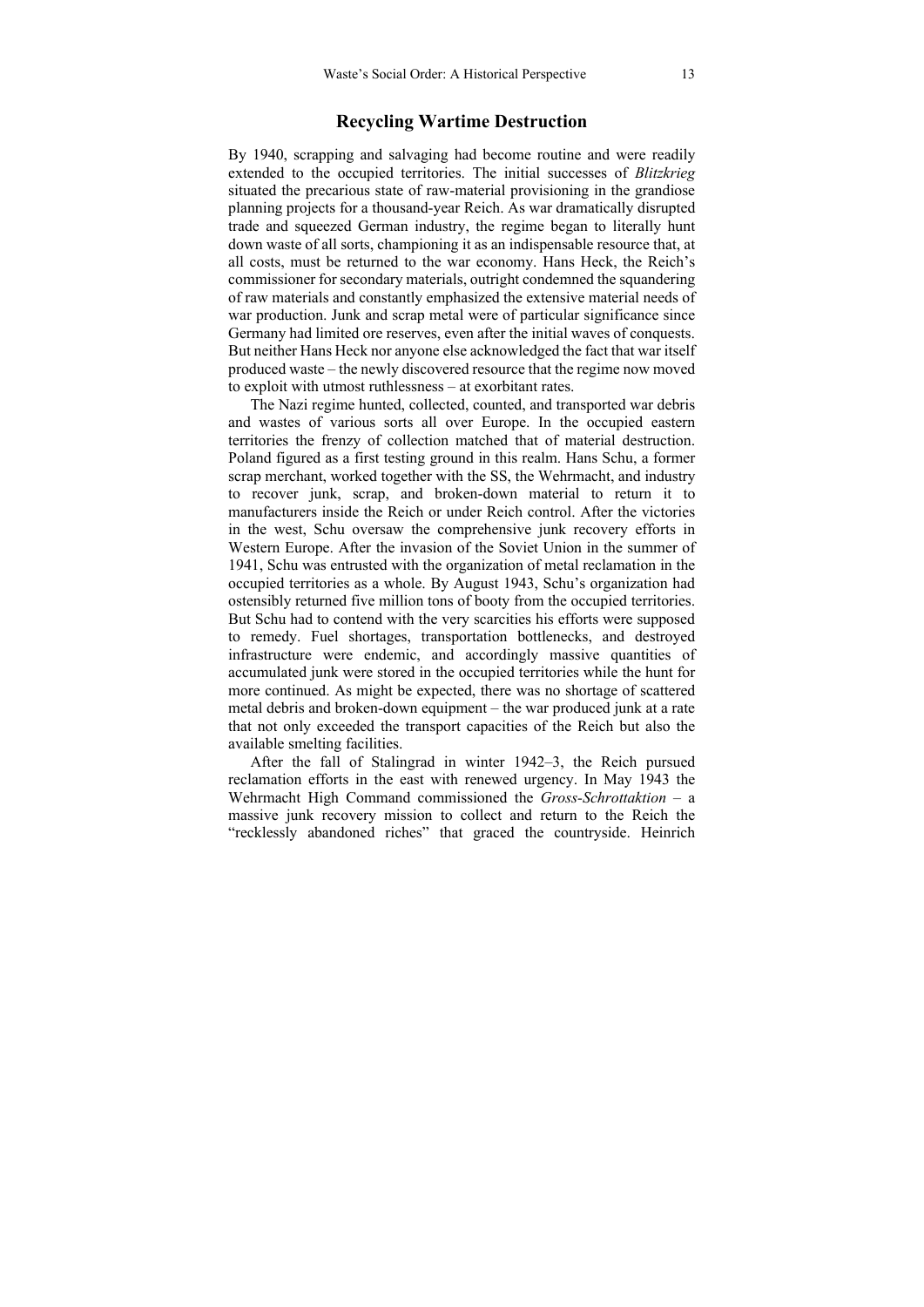#### 14 Chapter One

Himmler personally endorsed the initiative and instructed the SS functionaries in the eastern territories to ensure that SS units and police battalions supervised the collection and removal of junk from all destroyed Russian villages and towns. The Russian city of Smolenks became the waste transfer station for junk collected by the Wehrmacht. Army railway workers detailed their efforts in the east in carefully illustrated reports. These wartime picture books present an eerie summary of the "infrastructural achievements" of the Wehrmacht and illustrate the numerous instances of junk reclamation, recovery of trapped machinery, and establishment of a massive junkyard where the secured metal waste was sorted, cut, and loaded for transport. The July 1943 report contained an addendum with photographs taken earlier in March depicting the deliberate destruction of infrastructure, such as water towers, bridges, and fuel tanks in Semlewo (Semlevo), a town roughly 150 kilometres east of Smolensk

The photos are auspicious. In September, the Wehrmacht's positions were evacuated and all efforts were geared towards removing as much accumulated stuff – junk and all – to Bialystok, about seven hundred miles west, designated the next main junk storage centre. Even the orderly report cannot hide the chaos that unfolded as the Wehrmacht scrambled to evacuate the region and move not only their own staff of one hundred but also fifteen hundred forced labourers, many of whom joined the caravans of civilians coerced to leave the area. Trains were loaded with vast quantities of equipment and almost three hundred metric tons of precious metal junk in a few days. Accidents abounded. The burning of "Russian houses" accidentally set the station on fire. On some days, more than sixty trains left Smolensk. But even those numbers were insufficient, and there were massive backlogs. In total, the Wehrmacht logged 11,903 train cars filled with barracks, junk, and military vehicles headed for designated storage areas further west. On September 24, the evacuation was complete, and as the last train left the station the Smolensk Hauptbahnhof was blown up. Naturally, some junk remained. The cycle was imperfect, but the logic sound.

By summer 1943 the wasteland the regime had "constructed" in the east threatened to engulf Germany. Destruction arrived from the skies by Allied aerial bombardments and from the east as a dual function of the destruction wielded by Red Army's advance and the scorched-earth practices of the Wehrmacht's retreat (Kershaw 2011; Büttner 2005; Nossack 1981). As if the reclamation of waste had the power to halt and reverse its impending collapse, the regime set out to battle the effects of its own destruction. This manifested Nazi fears about filth, disease, degeneration, social dissolution, and moral decay in material reality. Waste – rubble, debris, household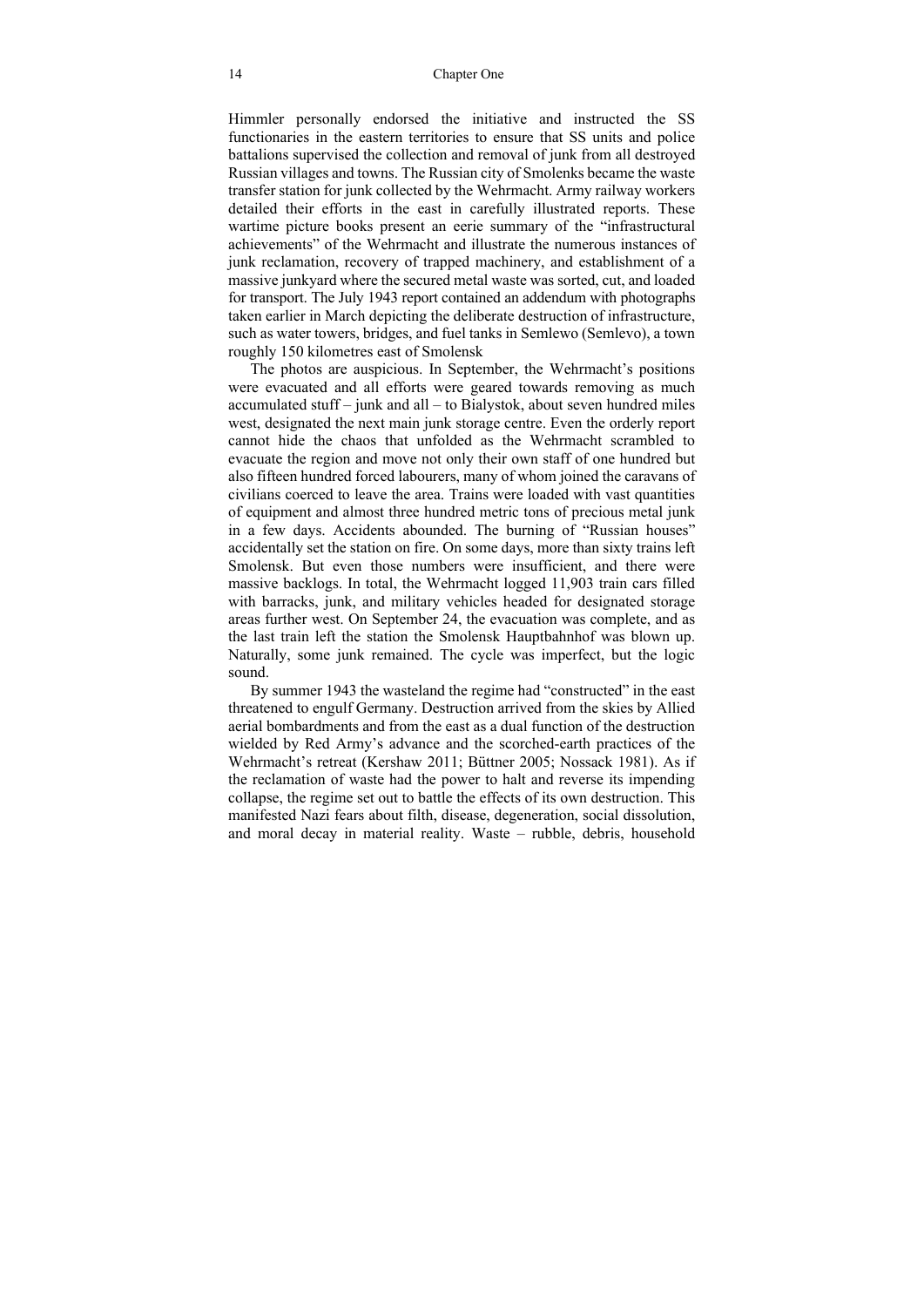garbage, ashes, bodies, and broken-down material – was everywhere. As W. G. Sebald put it so eloquently, the Germans "who had proposed to cleanse and sanitize all Europe, now had to contend with the rising fear that they themselves were the rat people" (2003, 34).

But the struggle against waste continued to the very end. The destructive dynamics that rendered waste reclamation an integral aspect (and in fact motor) of the Nazi system are most evident in the most extreme implementation of zero-waste economics – the camp system. The concentration camps were included in the initial vision for comprehensive recycling programs inside the Reich. Göring ordered the complete collection and utilization of any and all secondary materials in September 1936. The SS Main Office decreed that "from now on and for the future the disposal of waste and secondary materials is forbidden." In October, the commander of the Sachsenburg concentration camp informed his staff that waste paper, textile waste, metal scrap, and bones from camp kitchens and canteens must be collected in separate and adequately labelled containers. He reiterated "for the last time" that empty beer and mineral water bottles "must be returned in the canteens and mustn't be tossed in the rubbish." He further explained that old folders, newspapers, and packing materials are to be considered waste paper – unless they contained secret documents – and that old washcloths, cleaning rags, burlap rags, and twine and string scraps were to be included in the collections of textile waste. In no uncertain terms did he make clear that he considered it the personal duty of every single SS man to ensure that these essential assets be returned to the state in requisite containers and with due diligence.

The implications here should be clear. SS officers felt the need to inform subordinates that they would enforce these measures with accustomed ruthlessness (the Sachsenburg commander explained that any violation would be punished with a strict curfew and confinement to the barracks). In doing so, they ensured that the orders would be passed on with the same diligence and enforced with the same ruthlessness for the camp population. While special receptacles for secondary materials were aimed at concentration-camp staff rather than inmates, the camp administration stored and kept detailed records of the inmates' personal effects and clothing. In the early years of the regime, when prisoners were occasionally released from concentration camps, their effects were returned to them, and in the case of death returned to their families.

With the establishment of massive labour and concentration camps across the Reich and later in the occupied territories, they often functioned as massive waste transfer and refurbishing stations. Prisoners sorted through the masses of materials accumulated during the Reich's collections of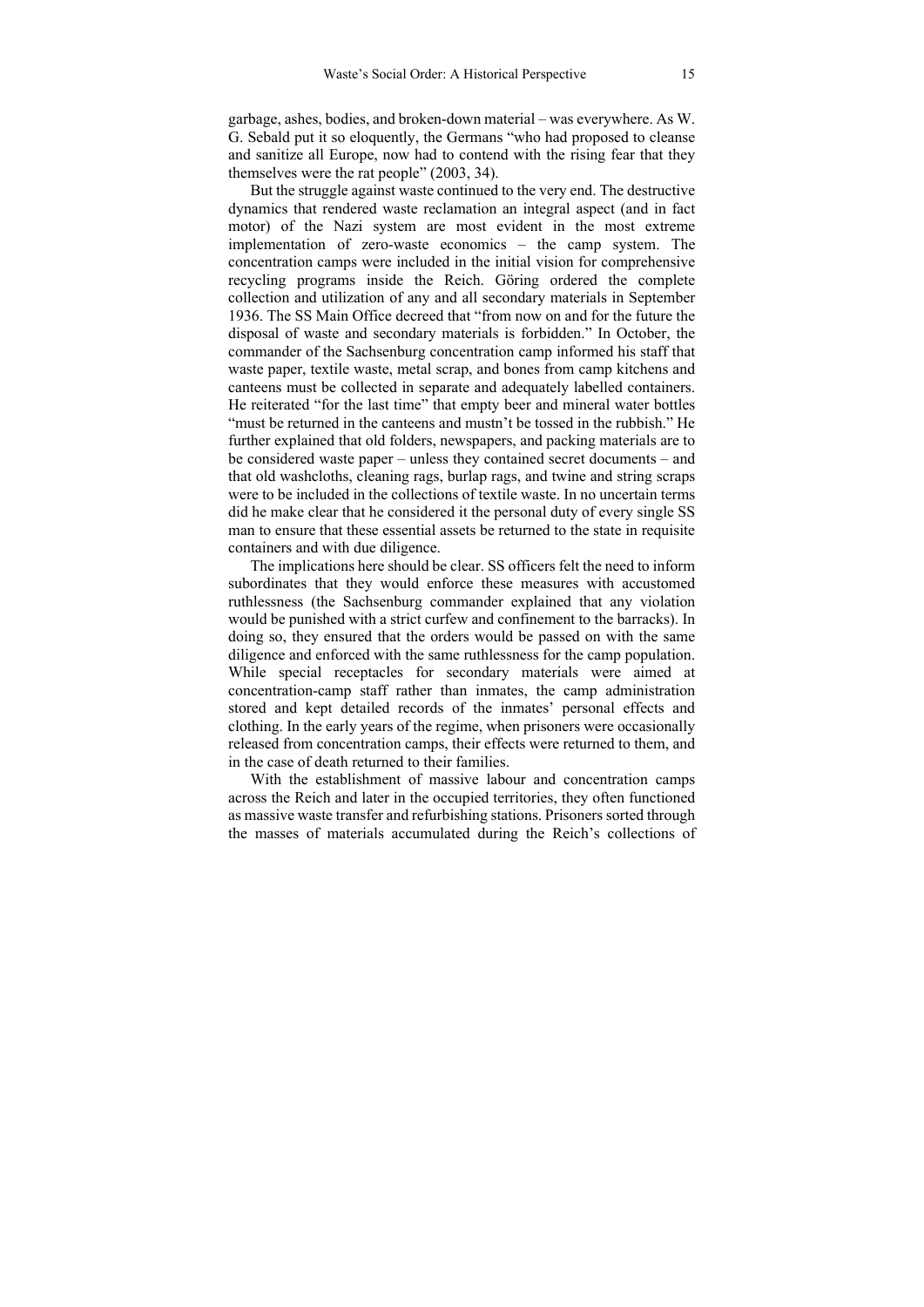textiles, household wares, shoes, and musical instruments. The prisoners disassembled used or broken machinery, sorting metals according to their alloy composition. The prisoners in the women's camp Ravensbrück received wagonloads of soiled and destroyed uniforms from wounded or fallen soldiers, clothing taken from the population of Poland, and the personal effects of the ghetto and concentration-camp population in the occupied east. They were to clean, mend, and alter these items for reuse by the Wehrmacht in SS-run sweatshops (Kaienburg 2003, 950). A prisoner at Sachsenhausen concentration camp remembered sorting through truckloads of civilian clothing – suits, women's garments, children's clothes, and shoes – that had been taken from prisoners in Auschwitz and brought to Sachsenhausen for reuse and redistribution by the Waffen SS. The extraction of prison labour was a key component in the envisioned closedloop cycle. Once the labour power of prisoners and forced labourers had been exhausted, their bodies were disposed of, dumped or incinerated like other waste from which no more value could be squeezed.

The war released the morbid creativity of the SS (Wildt 2002). It was just that military hospitals were equipped with recycling containers. In 1942, the regime conceived of wastewater in concentration camps and Waffen SS barracks as a resource. This required the installation of fat skimmers to reclaim the meagre amounts of grease in concentration-camp kitchens for the production of soap, laundry detergent, and machine grease. The SS rationalized camp kitchens to avoid squandering resources, which explains why the commander of KL Buchenwald mandated the use of water in which potatoes had been soaked overnight so as not to waste the starch that seeped out of the potatoes into the soaking liquid.

In most concentration camps the SS established "industries" for this purpose, and in all camps the emaciated bodies of those designated as human *Aussatz* were themselves conceived as a resource to be exploited, for labour and material (Longerich 2010). Hair was collected in concentration camps and the adjacent SS-barber shops, and shipped to designated manufacturers in the Reich to be woven into blankets to be used by German soldiers. In Sachsenhausen, the Soviet occupation forces discovered a wooden crate and several suitcases stuffed with metal dentures (more than forty thousand dental plates) and boxes full of false teeth (more than 240,500 pieces) that were mined for precious metals. The bales of clothes and mounds of glasses, shoes, and human hair that the Allies discovered in camps across Europe were designated for reuse by the war economy. These material remnants have become an iconic shorthand for the Nazi genocide. Rather than mere representations for the violent excesses of the Nazi regime, these materials reveal the logic of an inverted system of value in which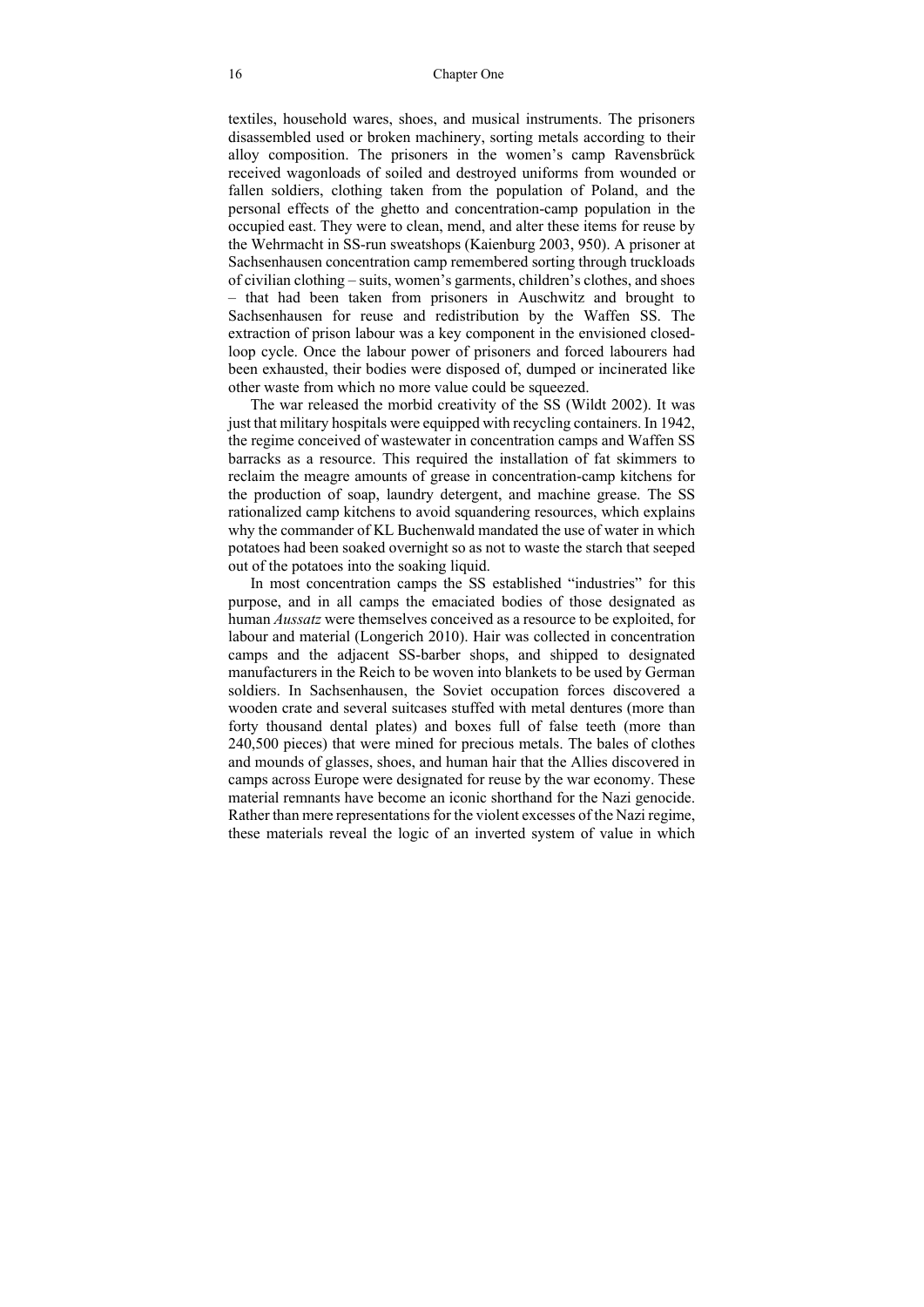industrial mass murder and labour exploitation were deemed *rational* and *necessary* means to guarantee a new racial order of Europe.

### **Conclusion**

The Third Reich was hardly unique in its attempts to conserve resources – wartime practices in the United Kingdom and the United States serve as interesting cases of comparison (Strasser 1999; Stokes and Köster 2013). What was different in Nazi Germany was the timing. Collection and reuse of scrap was a well-established industry in nineteenth-century America, as illustrated by the work of historian Carl Zimring (2005). However, as historian Susan Strasser argues, "recycling" became the focus of state policies only in the context of war. Even in the thick of the Depression, economic wisdom encouraged consumers to replace their old, outmoded, or broken goods in order to stimulate the economy and protect jobs. In contrast, Germany began to horde, reuse, and recycle in anticipation of and preparation for war. Accordingly, the regime continued to constrict consumption even as the economy recovered (Tooze 2006; König 2004). During the war, recycling in Nazi Germany was not primarily a response to wartime disruptions, but a prime engine for and of war.

Ordinary citizens took out the trash. And yet they did so much more than that. Together with industry, science, and the military, they stretched the Reich's resources for the sole purpose of continuing its murderous destruction. What is more, none of them seemed to have any qualms about it. Cleaning up the mess of war – unlike shooting Jews or Russian POWs – could be catalogued among the "good deeds" of the Germany Wehrmacht. Yet, as I have tried to show in this short excursion, the attempts to restore order were just that – seemingly apolitical attempts to maintain and restore the capacity to wield systematic destruction. A focus on waste and recycling therefore illustrates how deeply the Nazi racial ideology pervaded all aspects of the social order.

While the genocidal implications of waste management in Nazi Germany are specific to this particular context, the seemingly unintentional reproduction of underlying systemic structures are of wider relevance. Recycling is a powerful engine of transformation, and not just in Nazi Germany (MacBride 2013). In fact, today, recycling is imbued with almost mystical qualities. Western capitalist societies embrace and celebrate recycling as if it had the power to save the ailing planet, arrest climate change, and propel the world towards a more sustainable future. Whether or not one recycles has become the litmus test of one's own environmental sustainability, the password that qualifies us for "global citizenship." But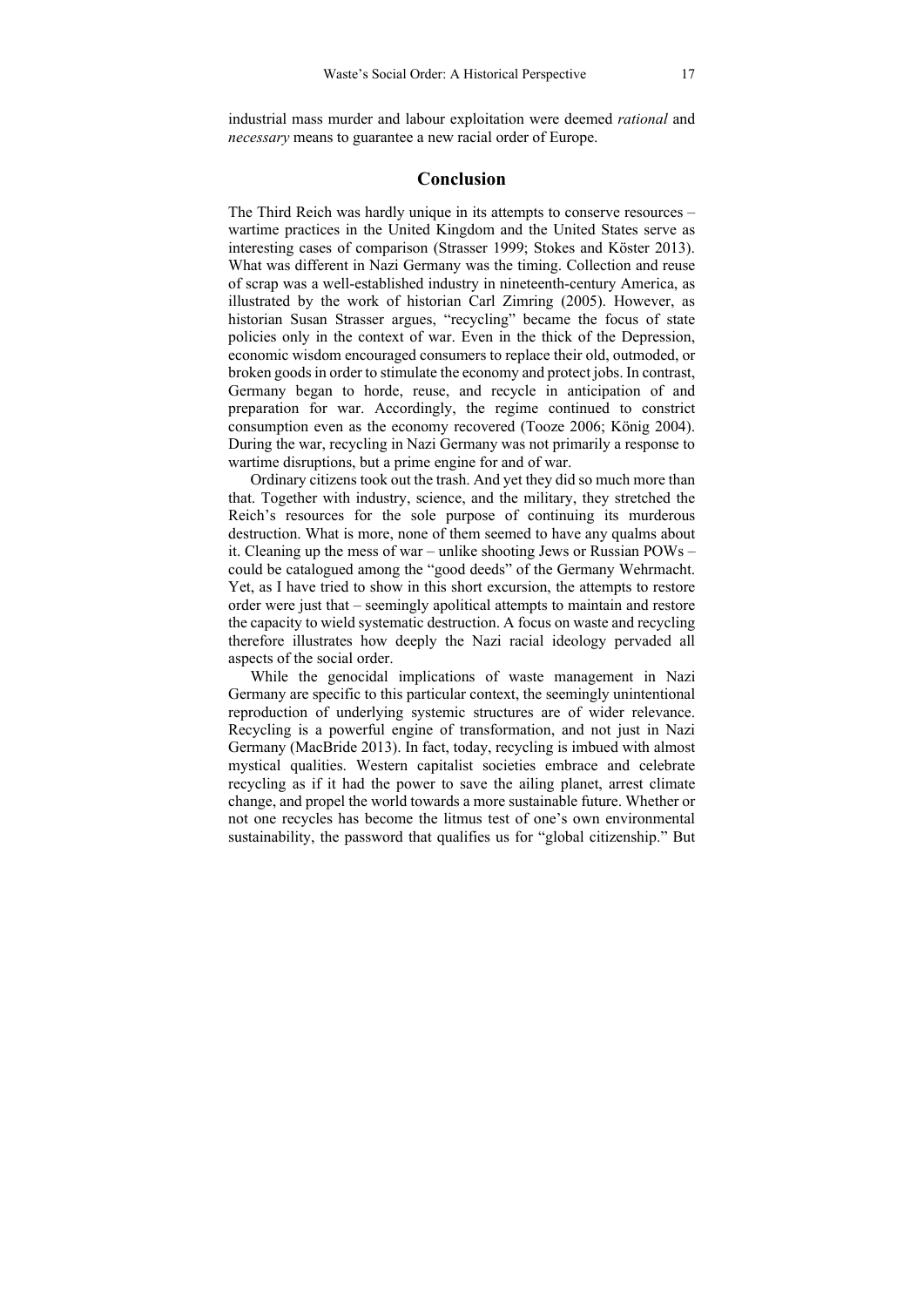are our celebrations justified? Is recycling really pushing us towards a greener future? Or does recycling instead help us to rationalize the consumption habits of the overproducing countries of the Global North while ignoring the reproduction of systematic inequalities that result from them?

Perhaps it should be obvious that the fetishization of recycling in our own times is hardly politically or ideologically neutral. Here too, the politics of recycling obscure its systemic function. Recycling placates our conscience, confirms the individualism that undergirds our consumption habits, and simultaneously allows us to indulge in the illusion that we are all doing our part. The recycling we so often celebrate in our own times is hardly sustainable. As philosopher Charles Mills so powerfully argues, even though environmentalists talk about waste as "an environmental challenge for an undifferentiated raceless 'human' population," this challenge is disproportionately born and managed by society's "sub-persons," who are not considered part of the "we" the white majority invokes when asking about "what to do with our refuse" (Mills 2001).

The people whose labour ensures the disappearance of capitalism's dirt – waste workers, waste pickers, and scavengers – have become a symbol for the unsustainable, unequal, and environmentally detrimental development of global capitalism. At the same time they are heroes of the championed cure – recycling. But rather than an agent in this story, those who work with garbage have come to represent the marginalized figure *par excellence*. They are generally demoted to mere illustrations of capitalism's discontents (Millar 2012).

However, the valorisation of recycling that speaks to us so powerfully reproduces an aesthetic of poverty in which its eradication is an unquestioned, but highly individualized, possibility rather than a collective social responsibility. Lucy Walker's docu-drama *Waste Land* (2010) is a case in point. Disguised as a documentary, the film follows the Brooklynbased, Brazilian-born artist Vik Muniz as he travels to the world's largest garbage dump, Jardim Gramacho, on the outskirts of Rio de Janeiro. There he paints the waste pickers, or *catadores*, with the very materials from which they extract their precarious livelihoods. But what awaits the viewer is a melodrama, a carnival. Playing on our associations and emotions, the film introduces recycling as a powerful engine of social transformation and delivers blow by blow the heart-wrenching stories of the remarkable individuals the artist encounters among society's outcasts. When we first see the pickers, they are dirty, lonely, and poor. Vik's art uses the recyclable materials to refashion stories of not waste workers but of resilience and strength, of beauty and truth. What the film fails to address is that the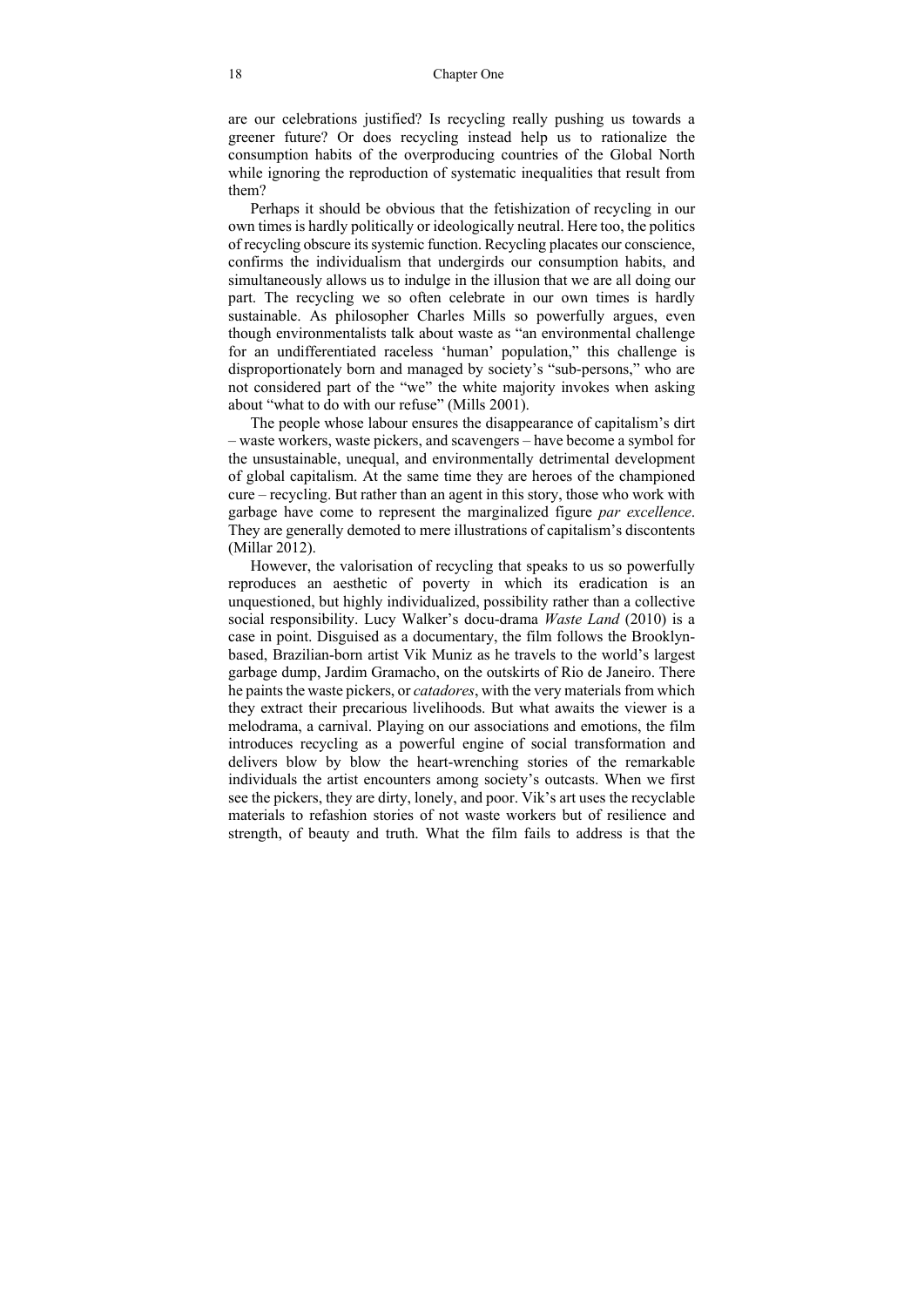presumed redemption of the Third World's poor depends on their ability to return the excesses of capitalism to the cycle and disappear the disconcerting sight of ever-proliferating garbage, while we watch the drama unfold in the safety of our living rooms. Literary theorist Peter Stallybrass (1990) suggests that nineteenth-century representations of paupers, criminals, or lumpenbourgeoisie writing and art render the urban poor "a distinct race." This spectacle of difference, Stallybrass argues, sharpened the homogenizing perspective of nineteenth-century observers. Perhaps it does in today's world, too. Placing recycling at the core of our visions for global sustainability suggests that the system is sound, that progress will be achieved, that the planet will be saved – and with it our shopping malls.

### **References**

- Allen, Michael Thad. 2002. *The Business of Genocide.* Chapel Hill: University of North Carolina Press.
- Bachram, Heidi. 2004. "Climate Fraud and Carbon Colonialism: the New Trade in Greenhouse Gases." *Capitalism Nature Socialism* 15, no. 4: 5–20.
- Berg, Anne. 2015. "The Nazi Rag-pickers and Their Wine: the Politics of Waste and Recycling in Nazi Germany." *Social History* 40, no. 4: 446–72.
- Bond, Patrick. 2007. "Privatization of the Air Turns Lethal: 'Pay to Pollute' Principle Kills South African Activist Sajida Khan." *Capitalism Nature Socialism* 18, no. 4: 6–37.
- Bramwell, Anna. 1985. *Blood and Soil: Walther Darré and Hitler's Green Party.* Abbotsbrook: Kensal Press.
- Browning, Christopher. 1992. "German Memory, Judicial Interrogation, and Historical Reconstruction: Writing Perpetrator History from Postwar Testimony." In *Probing the Limits of Representation: Nazism and the "Final Solution*," edited by Saul Friedlander, 22–36. Cambridge: Harvard University Press.
- Brüggemeier, Franz-Josef, Mark Cioc, and Thomas Zeller (eds.). 2005. *How Green Were the Nazis? Nature, Environment, and Nation in the Third Reich.* Athens, OH: Ohio University Press.
- Burgleigh, Michael, and Wolfgang Wipperman. 1991. *The Racial State: Germany 1933–1945.* Cambridge: Cambridge University Press.
- Büttner, Ursula. 2005. "'Gomorrha' und die Folgen. Der Bombenkrieg." In *Hamburg im Dritten Reich*, edited by Forschungstelle für Zeitgeschichte in Hamburg, 613–32. Göttingen: Wallenstein.
- Confino, Alon. 2014. *A World Without Jews: the Nazi Imagination from Persecution to Genocide.* New Haven: Yale University Press.
- Denton, Chad. 2013. "'Récupérez!' The German Origins of French Wartime Salvage Drives, 1939–1945." *Contemporary European History* 22, no. 3: 399–430.
- —. 2014. "Steel of Victory, Scrap of Defeat: Mobilizing the French Home Front, 1939–1940." *War & Society* 33, no. 2: 98–130.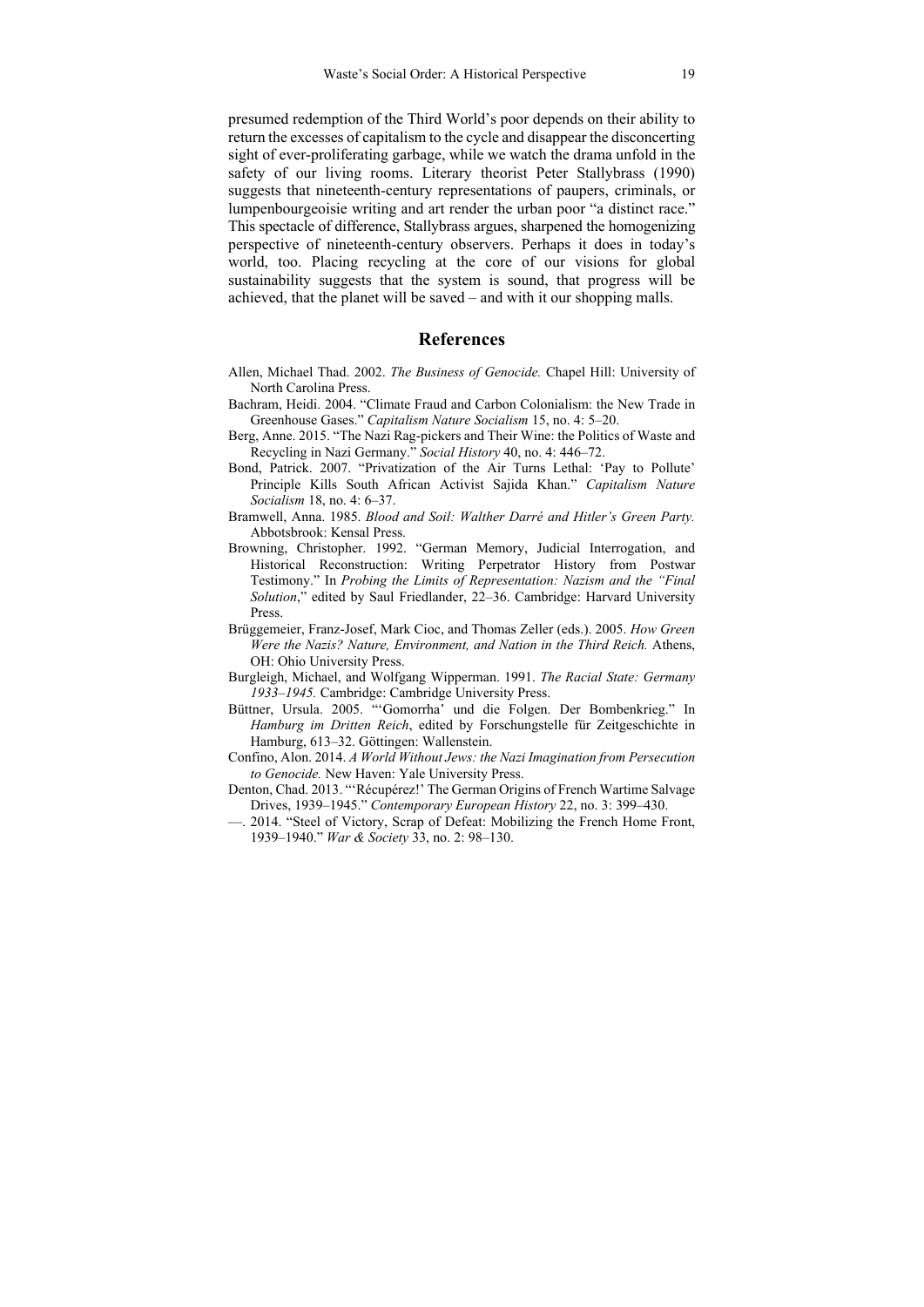- Douglas, Mary. 2002[1966]. *Purity and Danger: an Analysis of the Concepts of Pollution and Taboo.* New York: Routledge.
- Gille, Zsuzsa. 2007. *From the Cult of Waste to the Trash Heap of History: the Politics of Waste in Socialist and Postsocialist Hungary.* Bloomington: Indiana University Press.
- Guha, Ramachandra. 2000. *Environmentalism: a Global History.* New York: Pearson.
- Humes, Edward. 2005. *Garbology: Our Dirty Love Affair with Trash.* New York: Avery.
- Kaienburg. Hermann. 2003. *Die Wirtschaft der SS.* Berlin: Metropol.
- Kershaw, Ian. 2011. *The End: Defiance and Destruction of Hitler's Germany, 1944– 1945.* New York: Penguin.
- Kershaw, Ian. 1999. *Hitler, 1889–1936: Hubris.* New York: Norton.
- König, Wolfgang. 2004. *Volkswagen, Volksempfänger, Volksgemeinschaft. "Volksprodukte" im Dritten Reich: Vom Scheitern einer nationalsozialistischen Konsumgesellschaft.* Paderborn: Schöningh.
- Longerich, Peter. 2010. *Holocaust: the Nazi Persecution and Murder of the Jews*. Oxford: Oxford University Press.
- MacBride, Samantha. 2013. *Recycling Reconsidered: the Present Failure and Future Promise of Environmental Action in the United States.* Cambridge, MA: MIT Press.
- Melosi, Martin. 2005 [1981]. *Garbage in the Cities: Refuse, Reform and the Environment.* Pittsburgh, PA: University of Pittsburgh Press.
- Millar, Kathleen. 2012. "Trash Ties: Urban Politics, Economic Crisis and Rio de Janeiro's Garbage Dump." In *Economies of Recycling*, edited by Catherine Alexander and Joshua Reno, 164–84. London: Zed.
- Mills, Charles W. 2001. "Black Trash." In *Faces of Environmental Racism: Confronting Issues of Global Justice*, edited by Laura Westra and Bill E. Lawson, 73–91. New York: Rowman & Littlefield.
- Nossack, Hans Erich. 1981. *Der Untergang: Hamburg 1943*. Frankfurt: Suhrcamp.
- O'Brien, Martin. 2008. *A Crisis of Waste: Understanding the Rubbish Society.* New York: Routledge.
- Rathje, William, and Cullen Murphy. 1992. *Rubbish: the Archeology of Garbage.*  New York: Harper Collins.
- Reno, Joshua. 2014. "Toward a New Theory of Waste: From 'Matter out of Place to Signs of Life'." *Theory, Culture, Society* 31, no. 3: 3–27.
- Rogers, Heather. 2005. *Gone Tomorrow: the Hidden Life of Garbage.* New York: The New Press.
- Sebald, Winfrid Georg. 2003. *On the Natural History of Destruction.* London: Hamish Hamilton.
- Stallybrass, Peter. 1990. "Marx and Heterogeneity: Thinking the Lumpenproletariat." *Representations* 31 (Summer): 69–95.
- Strasser, Susan. 1999. *Waste and Want*: *a Social History of Trash.* New York: Metropolitan Books.
- Stokes, Raymond G., and Roman Köster. 2013. *The Business of Waste in Great Britain and Germany 1945 to the Present.* New York: Cambridge University Press.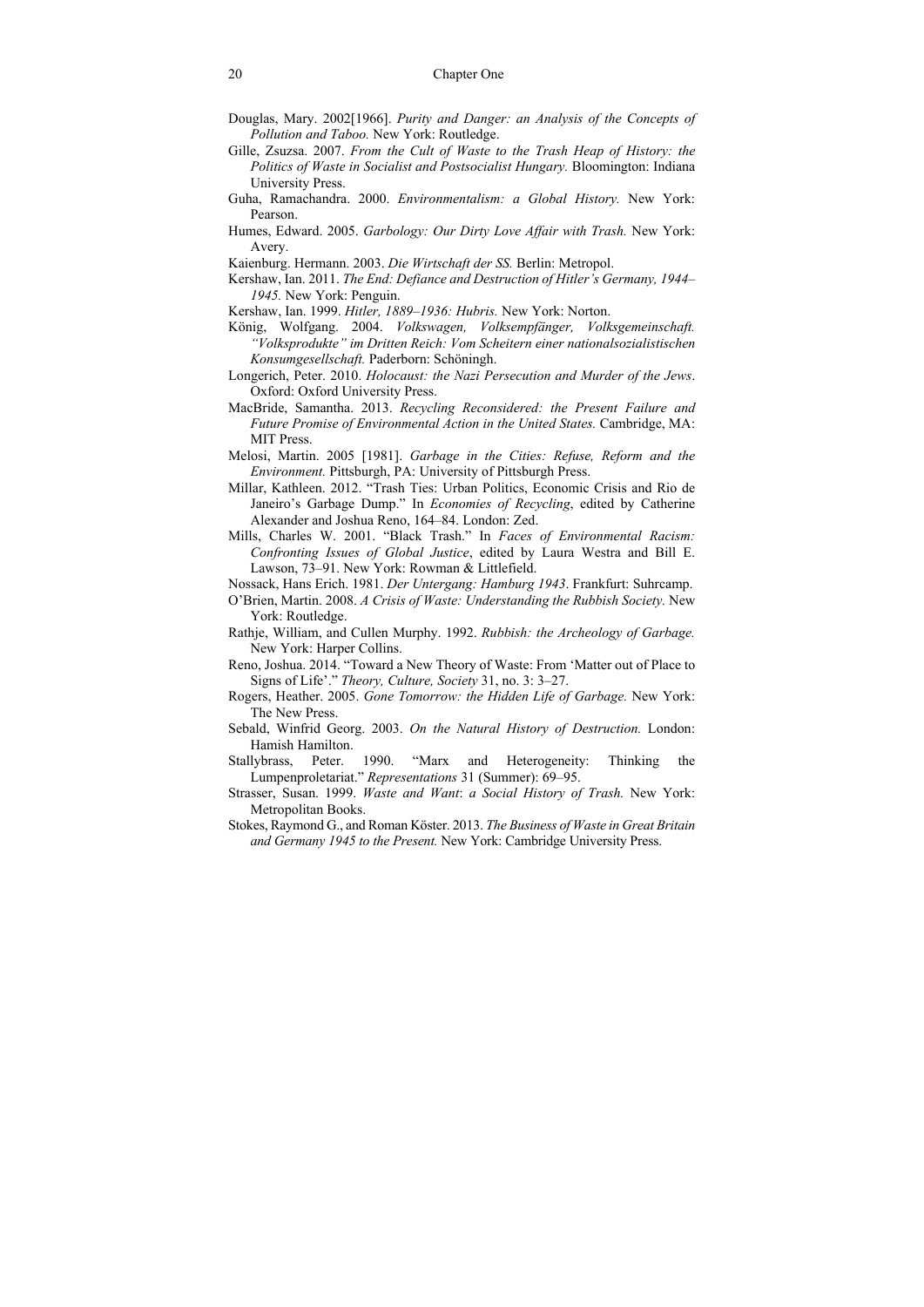- Thomson, Vivian E. 2009. *Garbage In, Garbage Out: Solving the Problems with Long-distance Trash Transport.* Charlottesville: University of Virginia Press.
- Tooze, Adam. 2006. *The Wages of Destruction.* New York: Allan Lane.
- Uekoetter, Frank. 2006. *The Green and the Brown: a History of Conservation in Nazi Germany.* Cambridge: Cambridge University Press.
- Uekoetter, Frank. 2014. *The Greenest Nation? A New History of German Environmentalism.* Cambridge, MA: MIT Press.
- Weber, Heike. 2013. "Towards 'Total' Recycling: Women, Waste and Food Waste Recovery in Germany, 1914–1939." *Contemporary European History* 22, no. 3: 371–97.
- Wildt, Michael. 2002. *Generation des Unbedingten: Das Führungskorps des Reichssicherheitshauptamtes*. Hamburg: Hamburger Edition.
- Zimring, Carl. 2005. *Cash for Your Trash.* New Brunswick, NJ: Rutgers University Press.
- Zolling, Peter. 1986. *Zwischen Integration und Segregation: Sozialpolitik im "Dritten Reich" am Beispiel der "Nationalsozialistischen Volkswohlfahrt" (NSV) in Hamburg*. Frankfurt: Lang.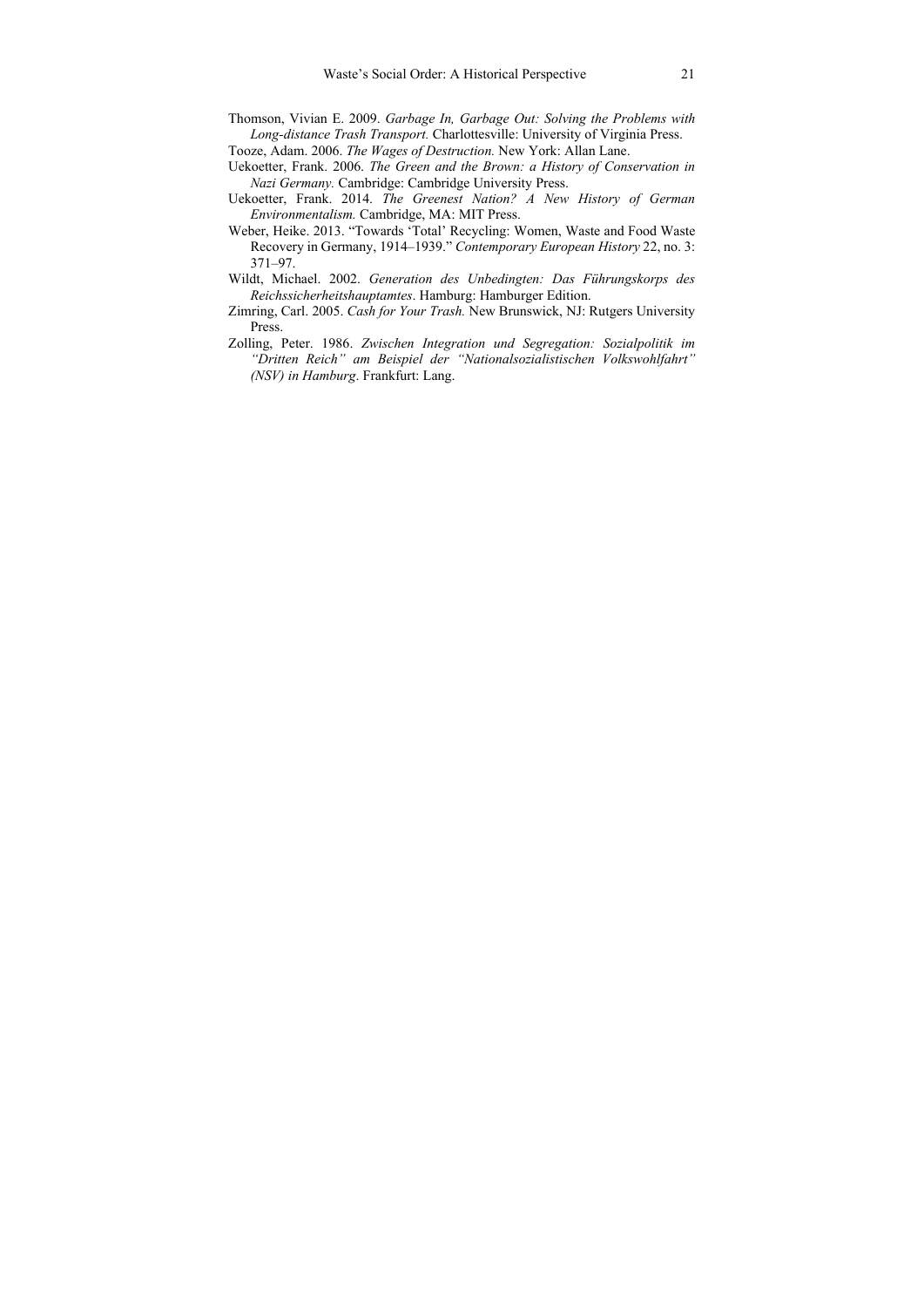### CHAPTER TWO

# TURNING TO THE SPECTRE OF WASTE: A HAUNTOLOGICAL APPROACH

## LISA DOELAND

### **Introduction**

We are haunted by waste. While we try to stack away our nuclear waste in places which don't change too much and to which – hopefully – no one will ever return, burying and burning "residual" waste, it keeps coming back to us. Not full circle, but in uncanny loops, like the mass of plastic that is taking possession of the oceans, of fish, and of us.1

The moment we stop desiring objects they become waste. We use disposable items, minimizing care and saving time. But, of course, these things<sup>2</sup> don't go away. Waste lingers. We act as if things are passive, inert, waiting to come into human consciousness and return to that passive state when we are finished with them. But they don't. They stay, or seemingly disappear and come back later. Waste appears to have a haunting quality. It is beginning to "force thought," as Gay Hawkins puts it, and to force us out

<sup>1</sup> In September 2017, Damian Carrington reported in *The Guardian* on a study commissioned by Orb Media showing that eighty-three percent of tap water from all over the world tested positive for microplastics. A later study, also commissioned by Orb Media and published in March 2018, showed that bottled water contains even more microplastics than tap water – ninety-three percent

<sup>2</sup> I cannot explore the "thingness" of waste here. In "Thing Theory," Bill Brown remarks that "we begin to confront the thingness of objects when they stop working for us: when the drill breaks, when the car stalls, when the windows get filthy … The story of objects asserting themselves as things, then, is the story of the changed relation to the human subject and thus the story of how the thing really names less an object than a particular subject-object relation" (2009, 140). Although Brown doesn't explore this, one could argue that we encounter the thingness of things in their becoming waste. For an extensive philosophical exploration of "things" see Bill Brown's *Other Things* (2015).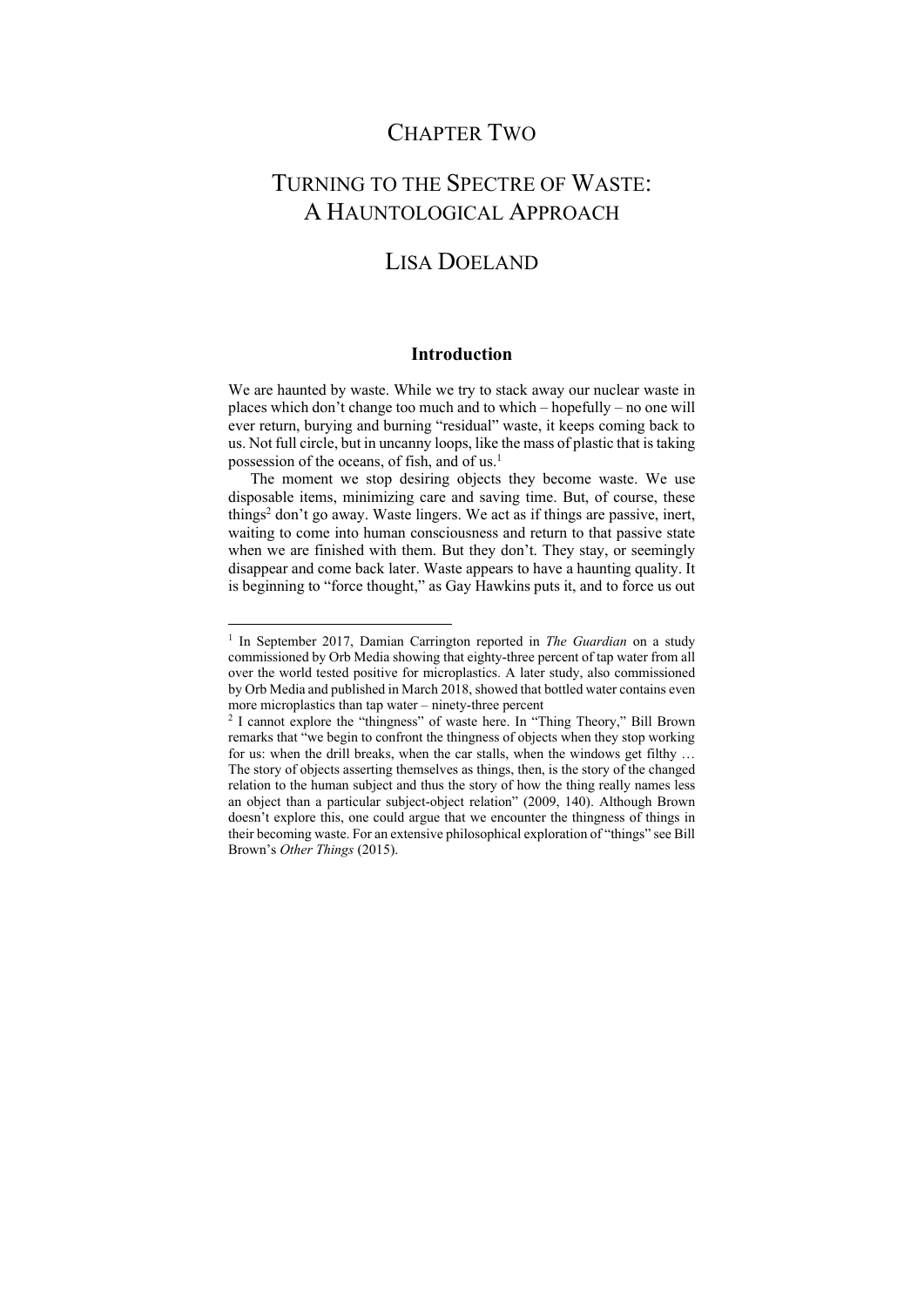of what she calls "presentism," a temporality that is characterized by the denial of the time to come and the idea that everything is available here and now.3

Both the practice and the theory of waste are haunted by the spectre of Mary Douglas's notion of dirt as "matter out of place." In *Purity and Danger* (1966), Douglas characterizes dirt as relative. Nothing is dirty or filthy in an absolute sense. She famously asserted that where there is dirt, there is a system; namely, that dirtiness (and cleanliness) implies a social praxis and a social order. Dirt is thus a by-product of the ordering and classification of matter (Douglas 2002). By taking out the trash, we rid ourselves and our homes of things that are potentially harmful and might make us ill, both literally and figuratively. Taking out the trash is also a cleansing ritual that we perform to maintain a healthy (sense of) self or, as Italo Calvino puts it in his seminal essay on taking out the trash, as a rite of purification: "Taking out the *poubelle* should thus be interpreted simultaneously (since this is how I experience it) as a contract and as a rite … Only by throwing something away can I be sure that something of myself has not been thrown away and perhaps not be thrown away now or in the future" (2009, 71).

Douglas's definition of dirt, however, seems too narrow when applied to modern waste. We still sort our trash to maintain our *selves*; however, in consumerist society, disposability has become an intricate part of the cycle of production and consumption. This disposability was first theorized by Vance Packard in *The Waste Makers* (1960) and related to the "planned obsolescence" of the 1920s and 1930s. In *An Ontology of Trash: the Disposable and its Problematic Nature*, Greg Kennedy digs deeper into this becoming disposable of things, signifying "trash" as a uniquely modern species of waste that refers not so much to "subjective, relative devaluation," but "unconditional, absolute devaluation" (2007, 10). Modern waste (or "trash," if we follow Kennedy) is not, then, so much about the (relative) dirty–clean binary, but about the (absolute) waste–value binary.4 Douglas's definition of dirt as "matter out of place" also falters because, nowadays, we

<sup>&</sup>lt;sup>3</sup> Guy Hawkins used this term in her keynote lecture at the Opening the Bin workshop in Lund on April 27, 2017. Hawkins sketched the emergence of singleuse reality through the rise of plastic packaging during the second half of the twentieth century. This transition, from durability to disposability, provoked "presentism." According to Hawkins, it is this distinct temporality that is characteristic of the "waste society" we currently live in.

<sup>4</sup> This "waste-value binary" is, of course, central to consumerist capitalism. Waste and wasting as a prerequisite of capitalism, as well as the way in which capitalism depends on turning everything into a resource, including why late-capitalism dreams of a zero-waste and circular economy, is something to explore.